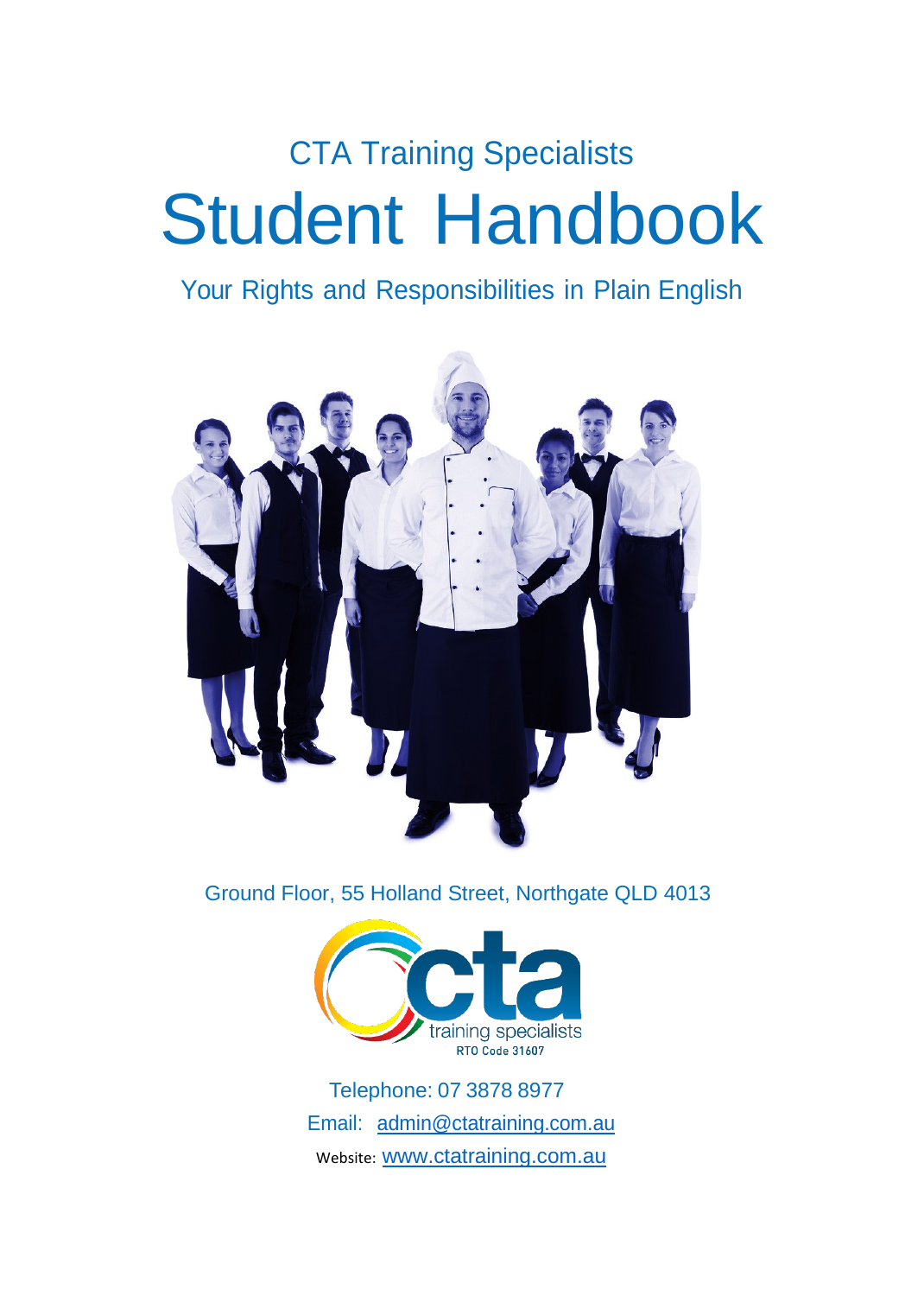

# **Contents**

| 2. |                                                                                            |  |
|----|--------------------------------------------------------------------------------------------|--|
| 3. |                                                                                            |  |
| 4. |                                                                                            |  |
| 5. |                                                                                            |  |
| 6. |                                                                                            |  |
| 7. |                                                                                            |  |
| 8. |                                                                                            |  |
| 9. |                                                                                            |  |
|    |                                                                                            |  |
|    |                                                                                            |  |
|    |                                                                                            |  |
|    |                                                                                            |  |
|    |                                                                                            |  |
|    |                                                                                            |  |
|    |                                                                                            |  |
|    |                                                                                            |  |
|    |                                                                                            |  |
|    |                                                                                            |  |
|    |                                                                                            |  |
|    |                                                                                            |  |
|    |                                                                                            |  |
|    |                                                                                            |  |
|    |                                                                                            |  |
|    |                                                                                            |  |
|    |                                                                                            |  |
|    | 27. Recognition of AQF qualifications and statements of attainment issued by another RTO22 |  |
|    |                                                                                            |  |
|    |                                                                                            |  |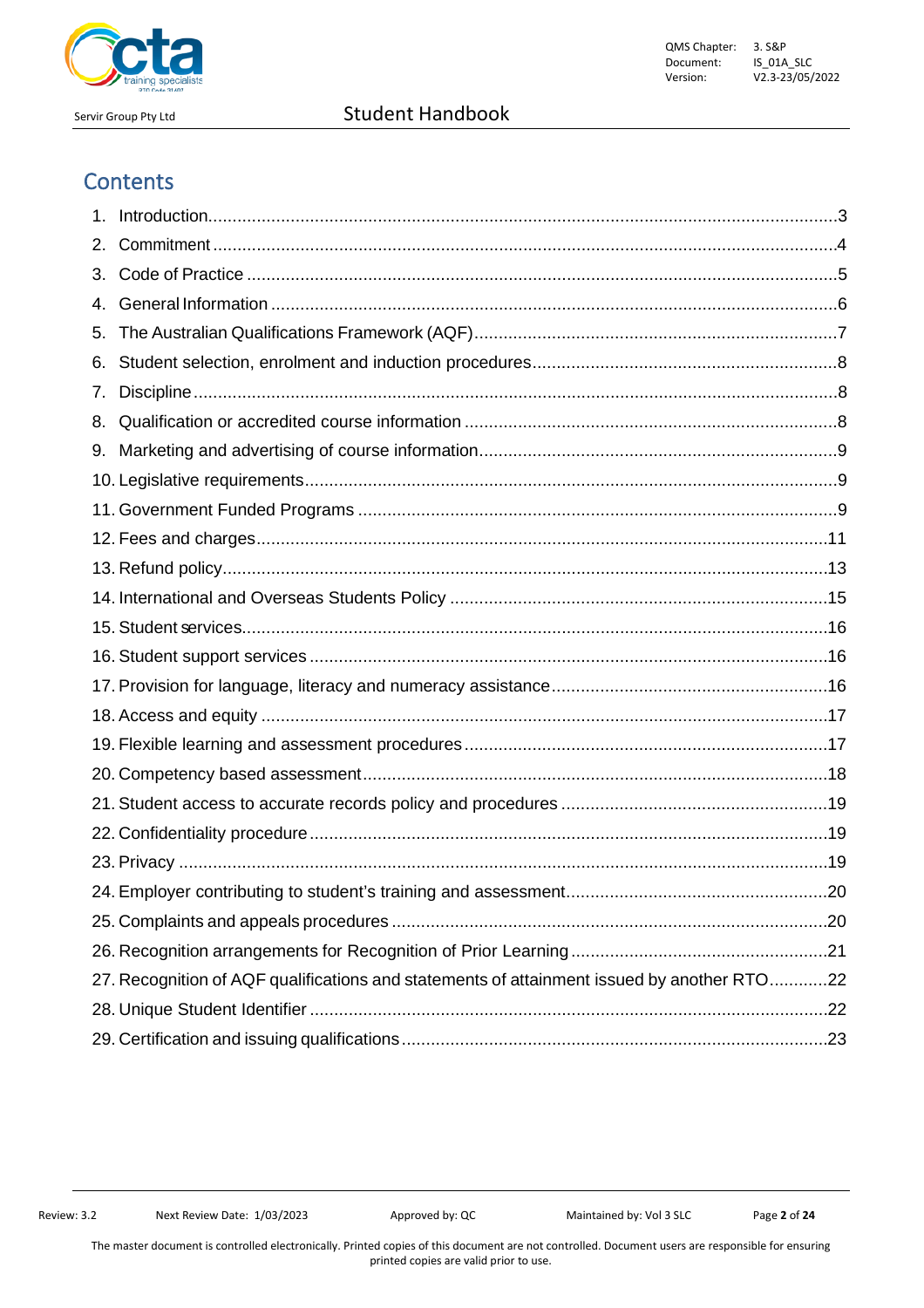

# <span id="page-2-0"></span>1. Introduction

#### **Congratulations on your decision to enrol in a nationally recognised vocational course.**

This handbook has been developed to assist with the administrative processes which you need to be aware of, to achieve smooth enrolment and acceptance into your program.

You will face challenges, new ideas and learn a great deal from the trainers and your peers. We encourage you to take up the challenges and optimize these for your success.

All our trainers and administration staff are committed to one goal and that is your success.

We trust that you will enjoy your learning experience with us and that CTA will be able to continue in supporting your educational development for many years to come.

On behalf of our team, I would like to wish you the very best for a successful future.

J

**John Dickson Managing Director - Training**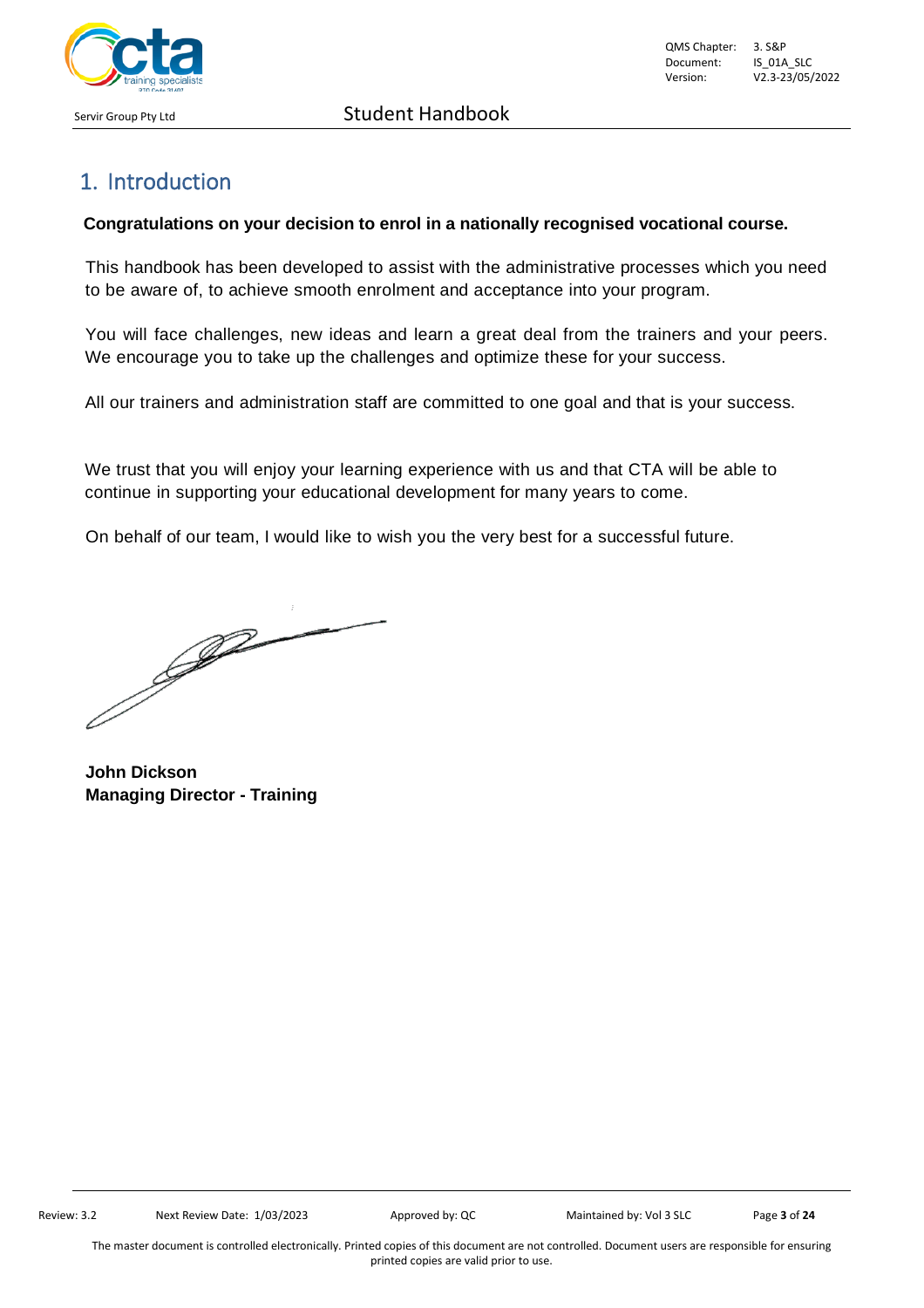

# <span id="page-3-0"></span>2. Commitment

CTA's commitment to the principle of access and equity in vocational education and training gives practical expression to the Australian National Training Authority goal of improving the knowledge, skills, and quality of life for Australians, having regard to the needs of target groups.

In keeping with this commitment CTA will strive to ensure that programs and services are relevant, accessible, fair and inclusive by promoting programs and services to the Australian community in a manner that includes and reflects the diverse client population, to ensure that all prospective students are well informed on the options available to meet individual training needs, increasing the skills base of the unemployed in the community to improve employability in line with the skills requirements of industries and enterprises in Australia. Providing an effective range of vocational programs to the community ensuring that those groups traditionally under-represented in vocational education and employment can participate and achieve the same outcomes as other members of the community. Implementing fair educational program and geographic resource allocation practices, to maximise the participation of target groups providing culturally inclusive literacy and numeracy assessment that meets individual, community and industry needs.

CTA undertakes to eliminate policies, practices, structures, assumptions and behaviours that may contribute to the disadvantages suffered by under-represented groups both in employment and in education.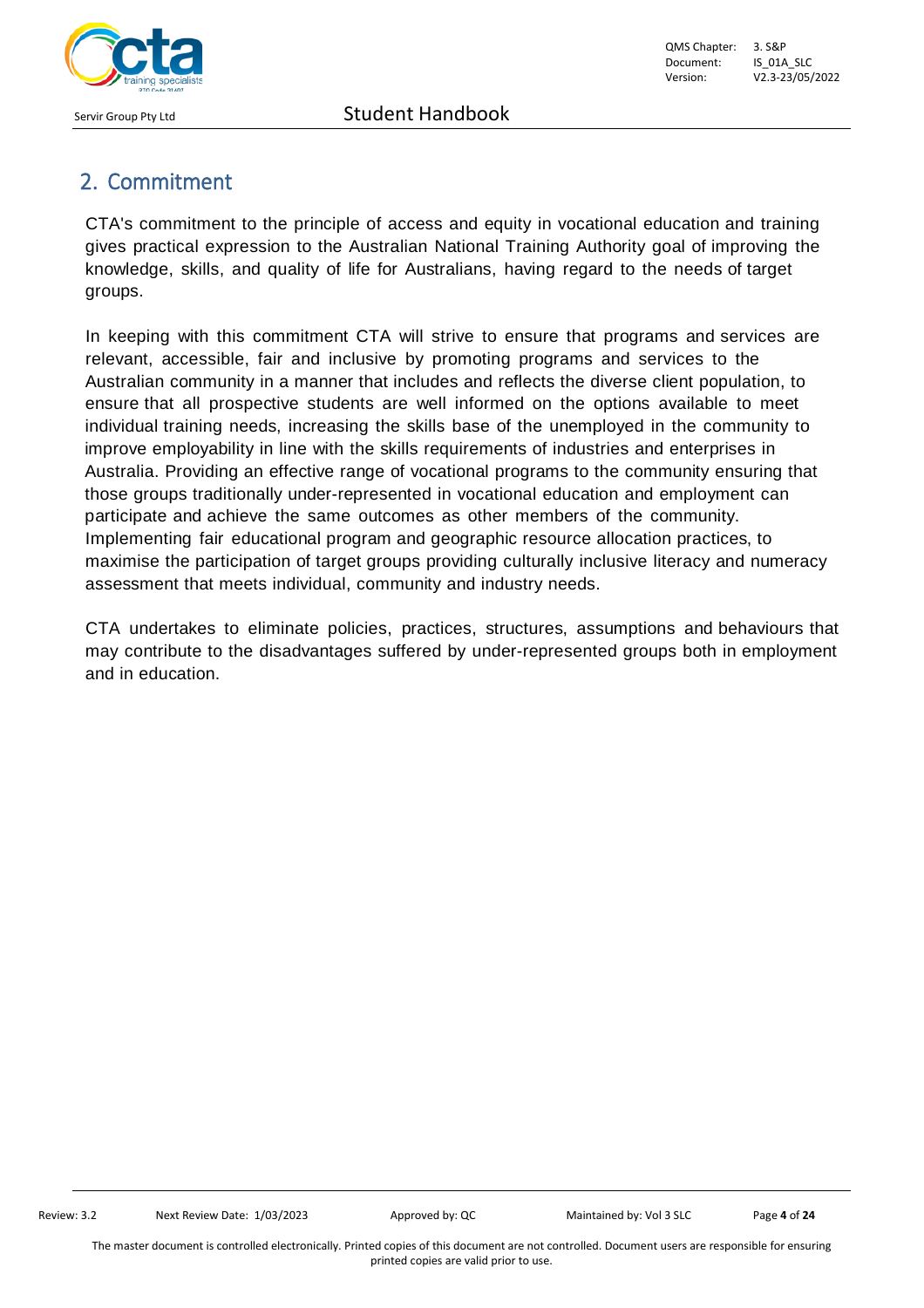

# <span id="page-4-0"></span>3. Code of Practice

CTA is committed to providing the most up-to- date industry approved training programs that are designed to allow students to develop fully in their chosen field.

CTA provides the following assurances for best practice in the field of training and education:

- All students enrolled with CTA will be treated fairly and equitably.
- Fair access will be made available to candidates wishing to join a program being conducted by CTA.
- All students enrolled into a program being conducted by CTA will be invited to provide feedback to the organisation both informally and in formal feedback sessions.
- Any student or client who feels that they have not been dealt with fairly, may request that the General Manager of Training reviews the matter and a decision be made.
- CTA's assurance is to provide current training standards delivered by industry experienced and qualified personnel.
- CTA will offer nationally recognised units from the Tourism, Travel and Hospitality Training Package and the Business Services Training Package that will be tailored to individual or employer specific needs.
- CTA through its application and use of the National Training Packages, can ensure that successful graduates of a program will receive the articulation and accreditation from institutions of further learning i.e., universities, TAFE, and private providers. CTA undertakes to follow the guidelines as published by the Training and Employment Recognition Council and will adhere to Australian Skills Quality Authority (ASQA) and principles provided in the Vocational Education, Training and Employment Act 2000.
- Students on successful completion of a unit of competency from within a program will be eligible to receive a Statement of Attainment.
- For candidates who complete the required competencies within a program to equal a qualification, a certificate will be issued.
- CTA will comply with commonwealth and state laws regarding EEO, Anti- Discrimination and WH&S.
- In addition, CTA will follow the National Privacy Principles.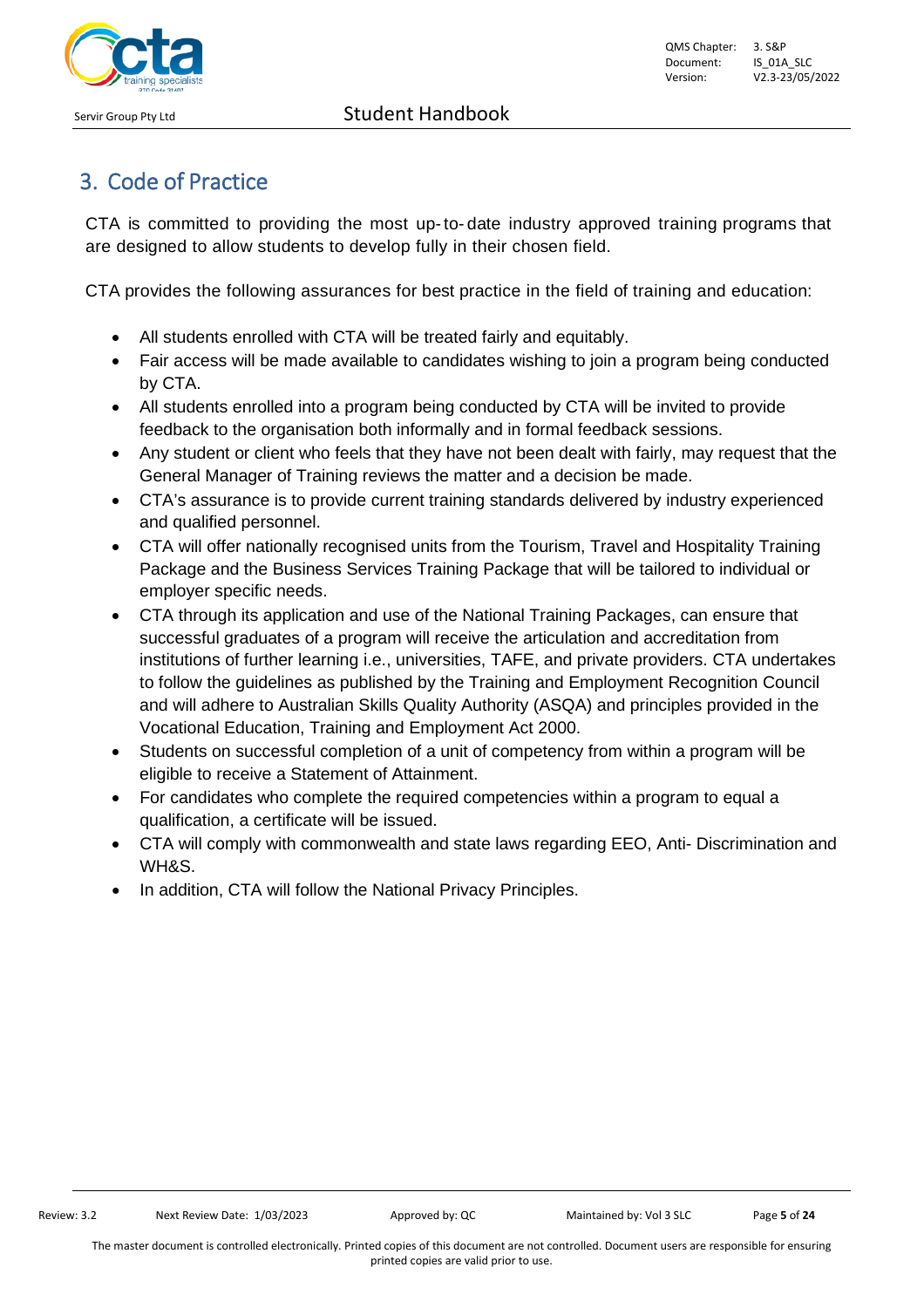

# <span id="page-5-0"></span>4. General Information

Physical Address: Ground Floor, 55 Holland Street, Northgate QLD 4013

Postal Address: P O Box 263, Northgate QLD 40138

Telephone: (07) 3878 8977

Email: [admin@ctatraining.com.au,](mailto:admin@ctatraining.com.au) [online@ctatraining.com.au](mailto:online@ctatraining.com.au)

Website: [www.ctatraining.com.au](http://www.ctatraining.com.au/)

Head Office Location:

CTA administration offices and training rooms are located on Ground Floor, 55 Holland Street, Northgate.

Please note that there is no private off-street parking available.

CTA operates training programs in the following states:

- > Queensland > South Australia
- $\triangleright$  New South Wales  $\triangleright$  Tasmania
- 
- Victoria Australian Capital Territory
- > Western Australia > Northern Territory

Programs scheduled to run in these areas are published on our website, in the local press and are offered through local associations and employer groups.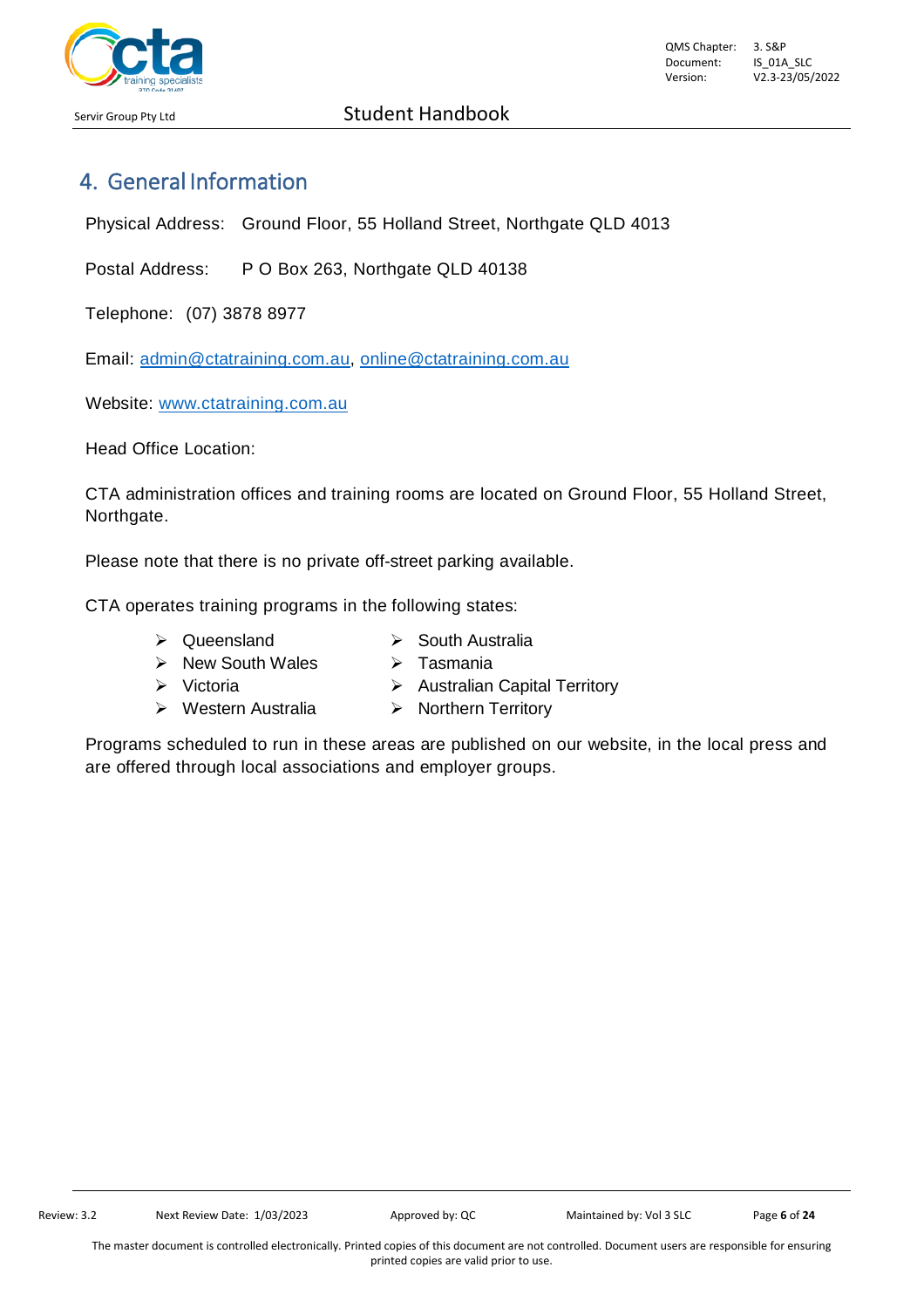

# <span id="page-6-0"></span>5. The Australian Qualifications Framework (AQF)

All the Vocational Educational and Training (VET) courses offered by CTA lead to nationally recognised qualifications – a certificate (if all the requirements of the qualification are completed) or a statement of attainment (for those parts that are successfully completed where the full qualification is not completed). This certificate/statement of attainment will be recognised in all eight states/territories in Australia. This is because Australia has a national qualifications framework called the Australian Qualifications Framework (AQF). There are fourteen (14) different types of qualifications that can be obtained. These are shown in the following diagram.



Source: Australian Qualifications Framework Second Edition January 2013

The Trainer and Assessor will provide the student with information about the VET qualification/s including an overview of the specific units of competency/modules in each, assessment requirements, vocational outcomes, etc.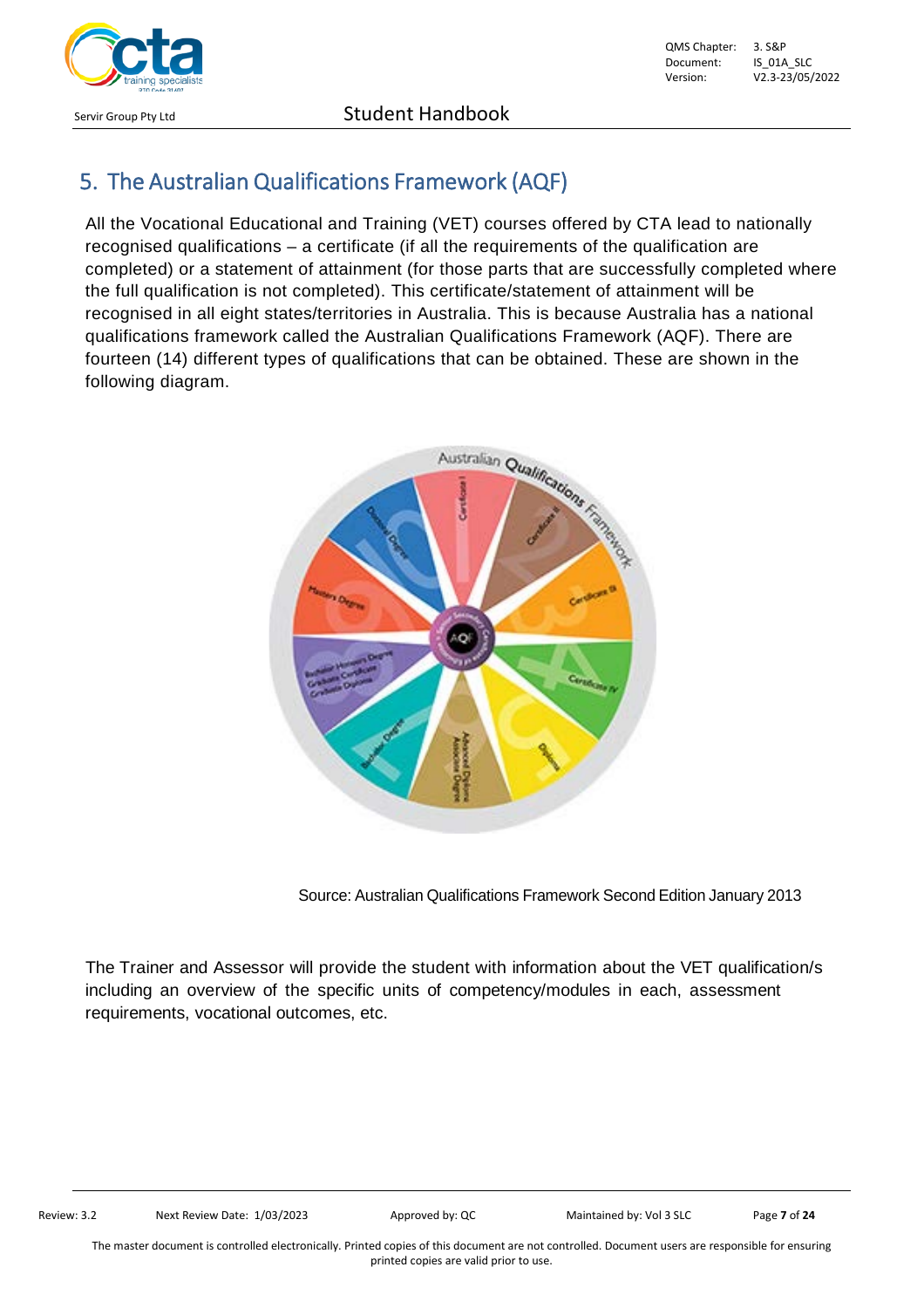# <span id="page-7-0"></span>6. Student selection, enrolment and induction procedures

CTA will provide each student with information about training, assessment and support services, and about student rights and obligations (through the VET student induction session) on enrolment.

The General Manager of Training and associated Trainers and Assessors will induct all VET students with this handbook.

# <span id="page-7-1"></span>7. Discipline

CTA is committed to the development of skills in an adult learning environment, where students are encouraged to actively participate in the learning and involve others in the experience. However, on occasions it may be necessary to speak to students attending a training session because of unruly or disorderly behaviour towards the trainer/assessor or fellow students. The following is a guide to how such discipline might occur. Discipline of a student will occur in the following circumstances:

- Should the student behave in an unruly manner, which is affecting the learning abilities of other students
- Should the student use language or make inferences that can be deemed as offensive e.g., make jokes, swear or make innuendos regarding subject matter or towards other students that the trainer/assessor feels is not appropriate or that may cause offence
- Should the student show signs of undue intoxication or being under the influence of other substances

The trainer/assessor has the right to remove any student from a class should they feel that the ongoing participation of the student will adversely affect the learning ability of other students and/or the trainer/assessor's ability to conduct effective training.

# <span id="page-7-2"></span>8. Qualification or accredited course information

Information pertaining to a student's qualification or accredited course can be sourced from course documentation provided by the Trainer and Assessor.

Information available to students regarding course information will include:

- Qualification or VET accredited course code and title
- Packaging rule information as per the specified Training Package or VET Accredited course
- Units of competency (code and title) to be delivered
- **Entry requirements**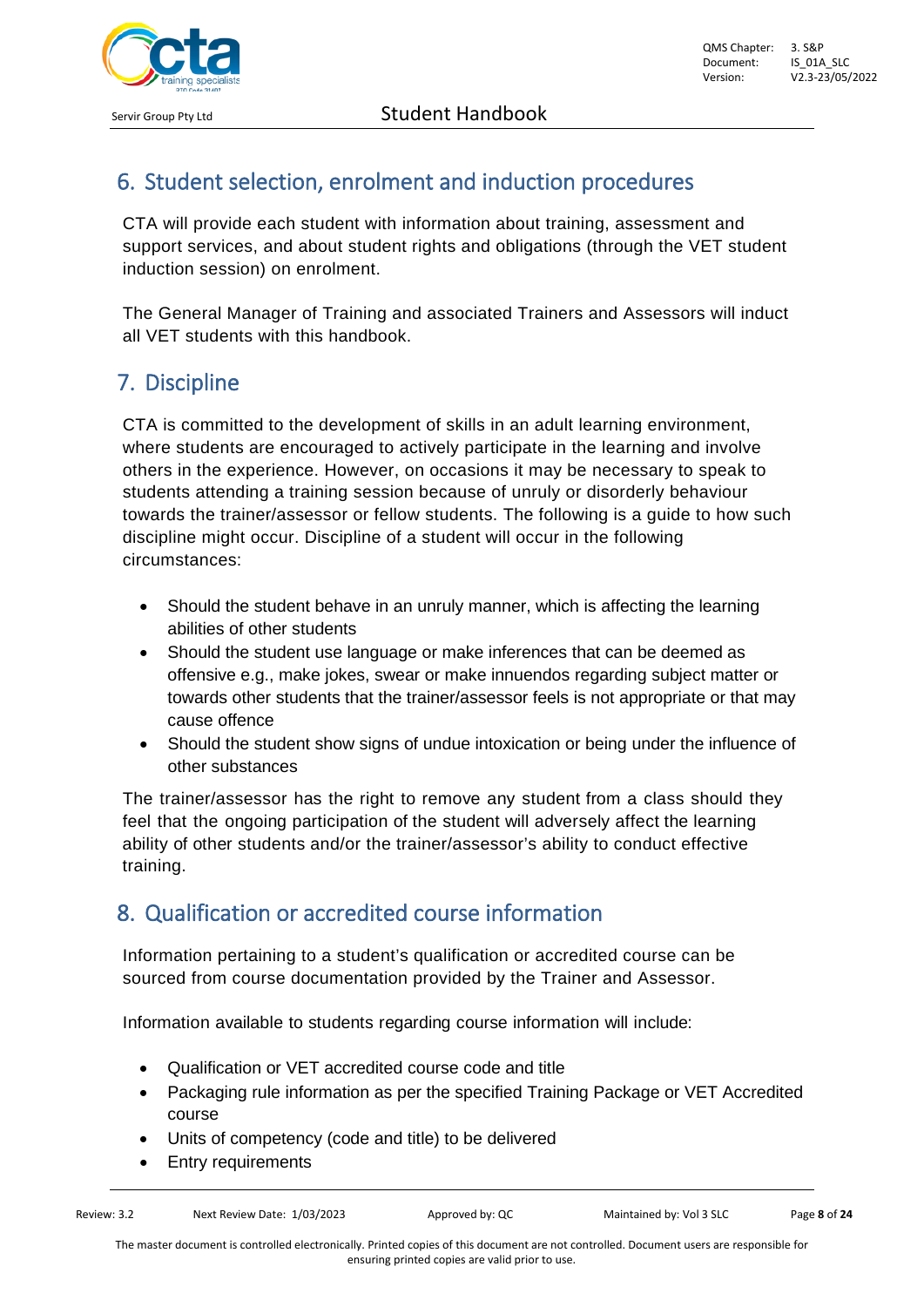

- Fees and charges
- Course outcomes and pathways
- Work experience requirements (where applicable)
- Licensing requirements (where applicable)
- Third party arrangements (where applicable)

### <span id="page-8-0"></span>9. Marketing and advertising of course information

CTA will ensure that its marketing and advertising of AQF qualifications to prospective students is ethical, accurate and consistent with its scope of registration. In the provision of information, no false or misleading comparisons are drawn with any other training organisation or training product.

CTA will not advertise or market in any way VET accredited courses, qualifications or units of competency that are not on the scope of registration.

CTA will ensure it will have the appropriate human and physical resources to deliver and assess any course currently on the registered training organisation's (RTO) scope of registration. If CTA loses access to these resources, it will provide students with alternative opportunities to complete the course and the related qualification.

### <span id="page-8-1"></span>10. Legislative requirements

CTA will observe all Australian, state and territory laws governing Vocational Education and Training.

CTA will also meet all legislative requirements of the:

- Education (General [Provisions\)](https://www.legislation.qld.gov.au/LEGISLTN/CURRENT/E/EducGenPrA06.pdf) Act 2006
- National Vocational Education and [Training Regulator](http://www.comlaw.gov.au/Details/C2014C00623/77524942-2969-4aab-bdce-529b95ebb2f9) Act 2011
- [Copyright](http://www.comlaw.gov.au/Details/C2014C00291/394cbe1c-c423-4f21-8cb8-3272a064aab4) Act 1968 (2006)
- Education (Work [Experience\)](https://www.legislation.qld.gov.au/LEGISLTN/CURRENT/E/EducWkExA96.pdf) Act 1996
- [Child Protection Act](https://www.legislation.qld.gov.au/LEGISLTN/CURRENT/C/ChildProtectA99.pdf) 1999
- [Work Health](https://www.legislation.qld.gov.au/LEGISLTN/CURRENT/W/WorkHSA11.pdf) and Safety Act 2011
- [Anti-discrimination Act](https://www.legislation.qld.gov.au/LEGISLTN/CURRENT/A/AntiDiscrimA91.pdf) 1991
- Privacy Act [1988 \(2014\)](http://www.comlaw.gov.au/Details/C2014C00757/9f9e7235-b12a-42f5-a77f-3aeb9d5b1736)
- [Information Privacy](https://www.legislation.qld.gov.au/LEGISLTN/CURRENT/I/InfoPrivA09.pdf) Act 2009

Please contact the General Manager of Training for further information.

### <span id="page-8-2"></span>11. Government Funded Programs

CTA has a Skills Assure suppliers (SAS) status with the Department of Employment, Small Business and Training (DESBT) which allows CTA to deliver subsidised training and assessment services under a range of publicly funded programs as listed below. Further information regarding program specific rules, costs, eligibility requirements

The master document is controlled electronically. Printed copies of this document are not controlled. Document users are responsible for ensuring printed copies are valid prior to use.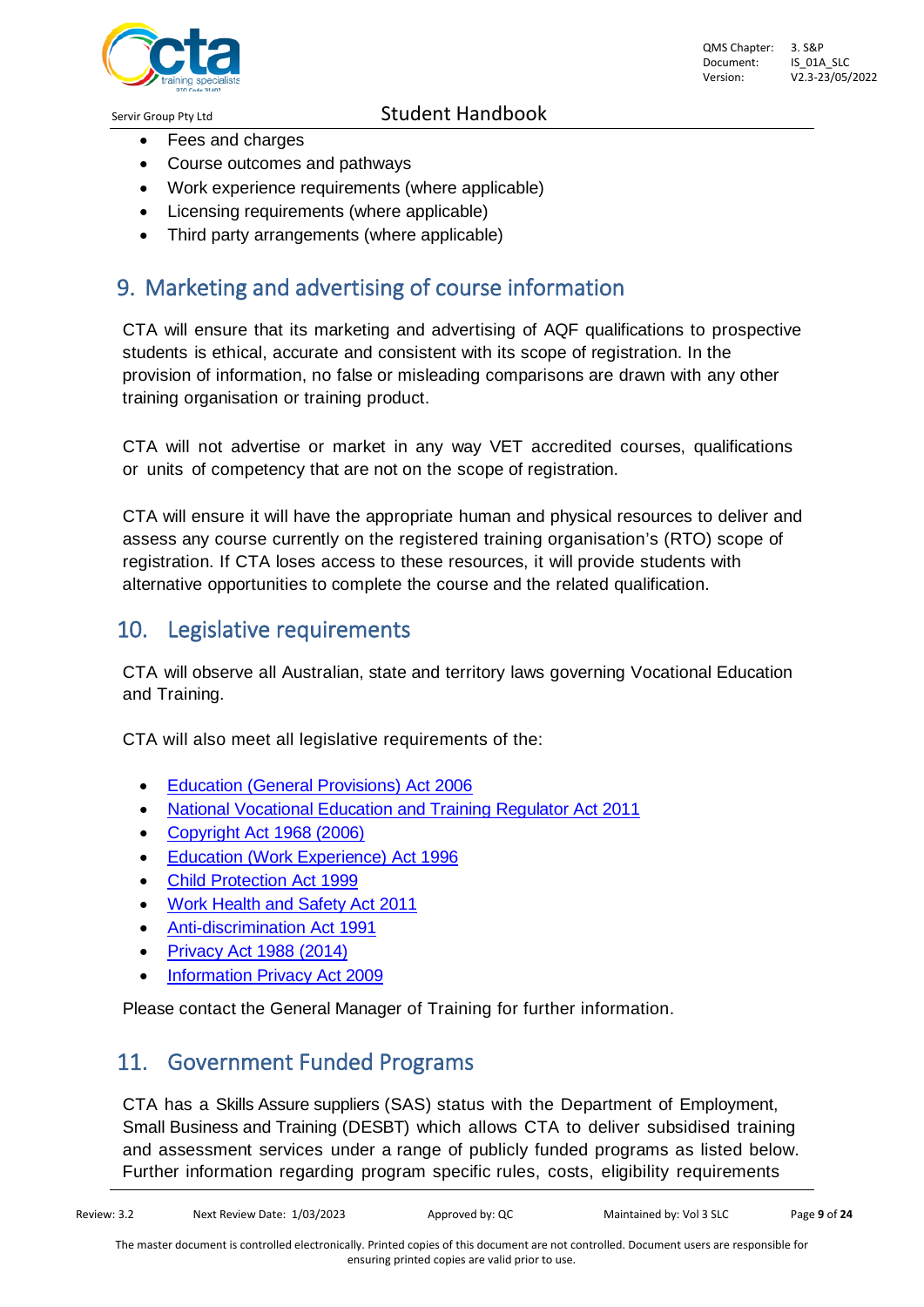

and funding for students provided by both State and Federal Departments can be found at:

- User Choice <https://training.qld.gov.au/training/incentives/userchoice>
- VET investment https://training.gld.gov.au/docs-data/strategies/vetinvest
- Apprentice <http://apprenticeshipsinfo.qld.gov.au/index.html>
- Queensland State Government Department of Employment, Small Business and Training - https://training.qld.gov.au/home
- Australian [Government](http://www.australia.gov.au/information-and-%20services/education-and-training/vocational-education-and-training)

Or by calling CTA on (07) 3878 8977

#### **User Choice [\(apprenticeship and](https://training.qld.gov.au/providers/funded/userchoice) traineeship funding)**

The User Choice program provides the flexibility for apprentices, trainees and their employers to select a preferred RTO from a list of Skills Assure suppliers for the delivery of nationally recognised, accredited training to meet their specific needs. The program works in conjunction with the Commonwealth Australian Apprenticeships System, under which apprentices and trainees (also known in some jurisdictions as "Australian Apprentices") enter into legally binding training contracts with their employers and receive structured training to achieve a nationally recognised qualification.

#### **[Higher Level Skills](https://training.qld.gov.au/providers/funded/higher-level-skills)**

The Higher-Level Skills program provides a government subsidy to help individuals gain the higher-level skills and qualifications required to secure employment or career advancement in a priority industry.

#### **[Certificate 3](https://training.qld.gov.au/providers/funded/certificate3) Guarantee**

The Certificate 3 Guarantee provides a government subsidy to allow eligible Queenslanders to obtain their first post-school Certificate III level qualification.

#### **Fee-free training for [Year 12 graduates](https://training.qld.gov.au/providers/funded/fee-free)**

Fee-free training is available for Year 12 graduates through two Queensland Government VET investment programs - the Certificate 3 Guarantee and User Choice.

#### **[Vocational Education and Training](https://training.qld.gov.au/providers/funded/vetis) in Schools (VETiS)**

Vocational Education and Training in Schools (VETiS) focuses on delivering qualifications to provide school students with the skills and knowledge required for employment in specific industries.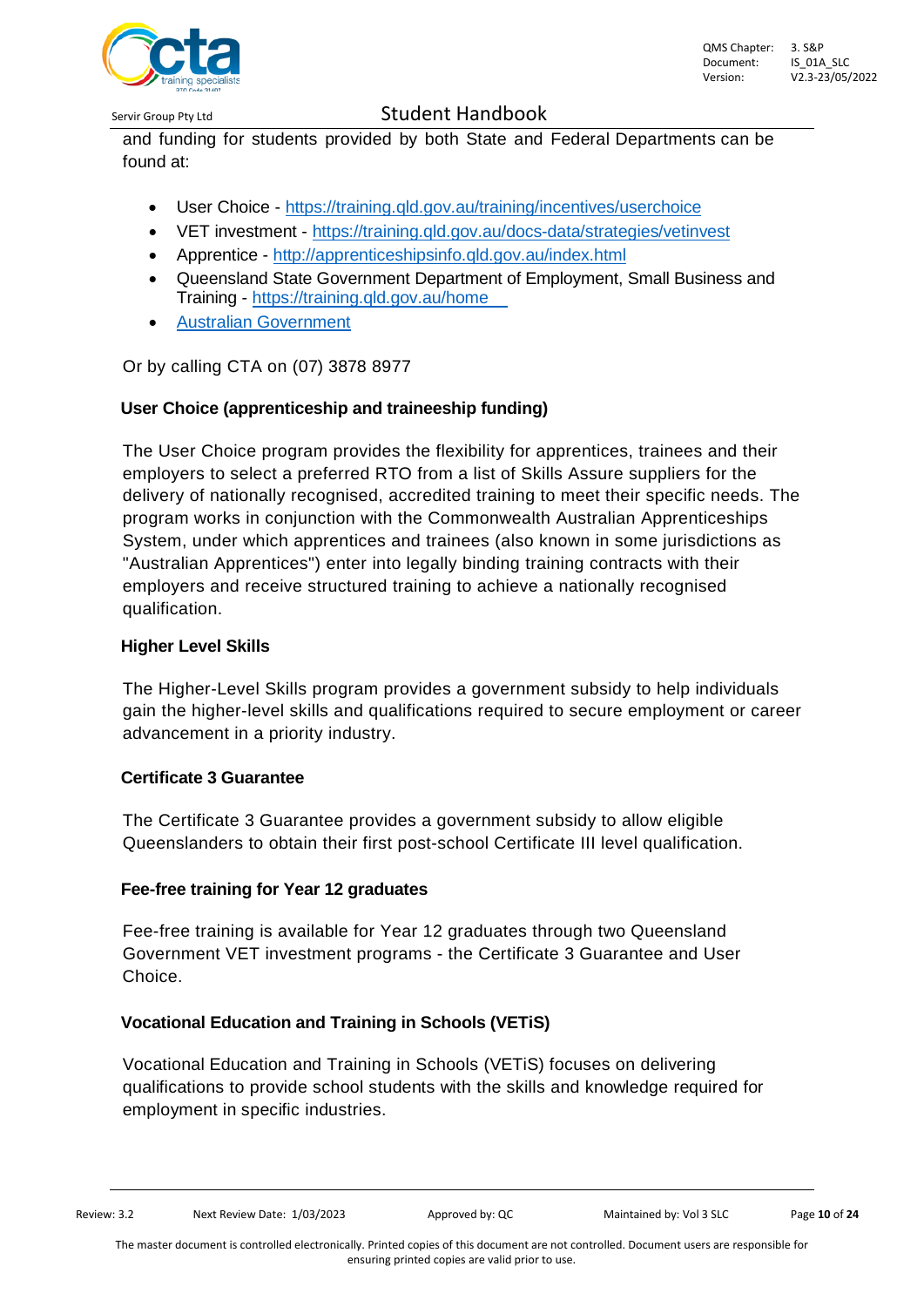

# <span id="page-10-0"></span>12. Fees and charges

#### **User Choice – Student Contribution Fees (SCF)**

If the student fulfils the eligibility criteria, they may be eligible to receive a Government contribution for their training. In addition to this the Student Contribution Fees (SCF) are a student's contribution to the cost of tuition. The SCF is a mandatory charge required by the Queensland Department of Employment, Small Business and Training detailed within the User Choice Policy. The charge is calculated as \$1.60 per nominal hour for units completed/module delivered and is reviewed annually in January.

The SCF fees will be charged in instalments as detailed below:

- Employer Funded Equal instalments at 1, 3 and 5 months
- Self-Funded Student Equal instalments over nine months via direct debit

Partial Exemptions - Only 40% of the SCF will be charged if:

- Student was or will be under 17 years of age at the end of February in the year the RTO provides training and the student not completed year 12
- Student provides evidence that he/she is a healthcare card or pensioner card holder
- Student provides an official form under Commonwealth law confirming that his/her partner or the person of whom the student is a dependent, is entitled to concessions under a healthcare card or pensioner card
- Student is an Aboriginal or Torres Strait Islander

Full Exemptions:

- School based trainees (SATs)
- Year 12 Fee Free for students undertaking a High Priority qualification 12 months after graduating year 12

The SCF payable is a mandatory charge to either the Employer, Student or Third Party. An Apprenticeships Info - Self Service (AISS) search is conducted by CTA for every student to determine any units of competency that could be used for Credit Transfer or Transitional gap training. If a student has previously completed a unit of competency that forms part of their qualification, they will not be charged for those units upon submission of such evidence in the form of a Statement of Attainment or Certificate.

#### **Certificate 3 Guarantee and Higher Learning Level Skills Student Co-Contribution Fees**

If students meet the eligibility criteria, SIT30616 Certificate III in Hospitality, BSB30120 Certificate III in Business, SIT40416 Certificate IV in Hospitality and SIT50416 Diploma of Hospitality Management can be funded through the Queensland VET Investment Plan Certificate 3 Guarantee and Higher-Level Skills programs. Eligible students are required to contribute to the costs of their training through a co-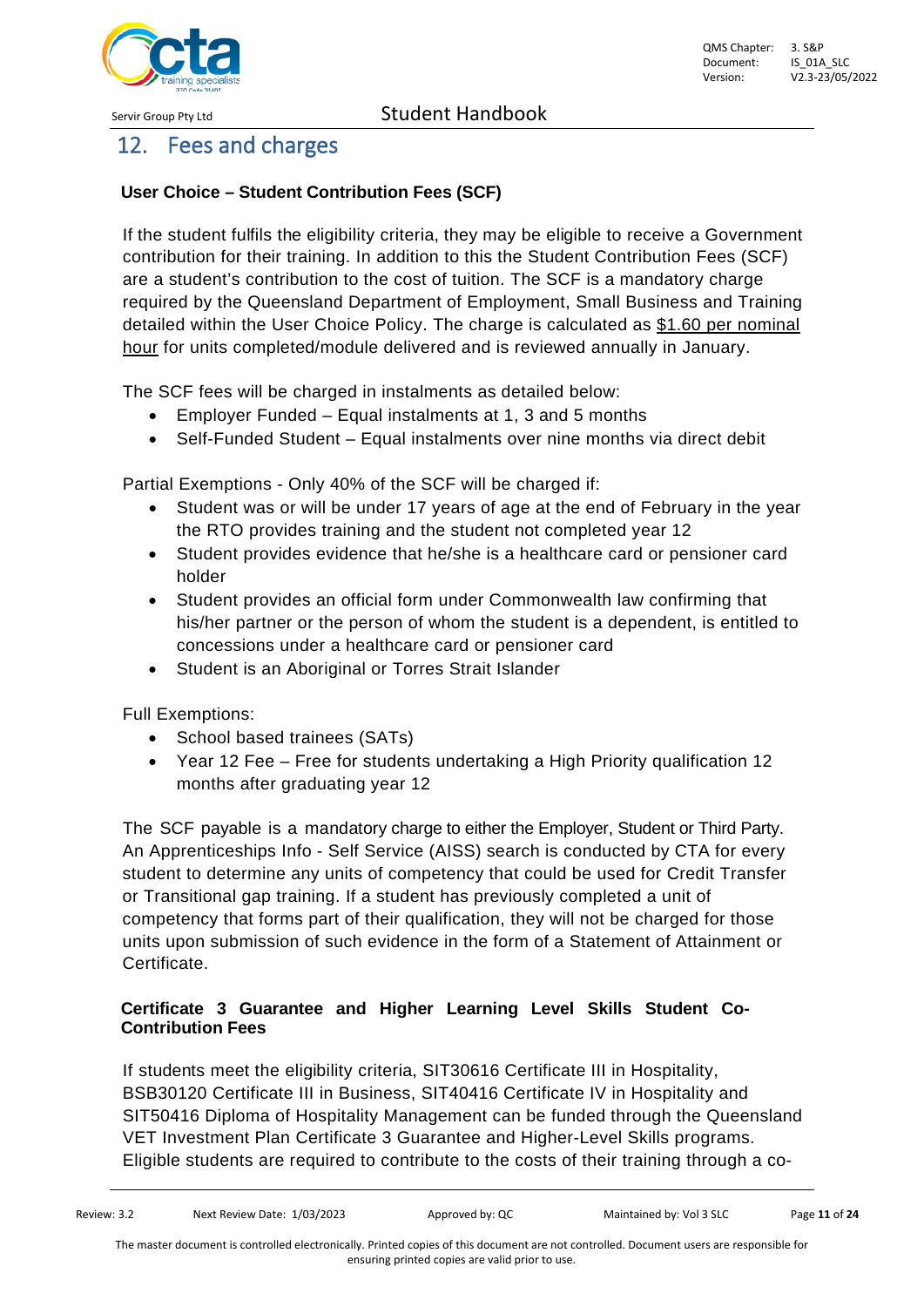

contribution fee as listed below and may be paid on their behalf by an employer or another third party.

| Queensland (Face-to-face delivery) *                     |                                                     |                   |                                                         |                   |  |  |  |  |
|----------------------------------------------------------|-----------------------------------------------------|-------------------|---------------------------------------------------------|-------------------|--|--|--|--|
| <b>Courses</b>                                           | <b>Co-Contribution Fees - Full</b><br>Qualification |                   | <b>Co-Contribution Fees - Per unit</b><br>of competency |                   |  |  |  |  |
|                                                          | Non-<br><b>Concession</b>                           | <b>Concession</b> | Non-<br><b>Concession</b>                               | <b>Concession</b> |  |  |  |  |
| SIT30616 Certificate<br>III in Hospitality               | \$100.00                                            | \$50.00           | \$6.67                                                  | \$3.33            |  |  |  |  |
| <b>BSB30120</b><br>Certificate III in<br><b>Business</b> | \$100.00                                            | \$50.00           | \$7.69                                                  | \$3.85            |  |  |  |  |
| SIT40416 Certificate<br>IV in Hospitality                | \$199.00                                            | \$99.50           | \$9.48                                                  | \$4.74            |  |  |  |  |
| SIT50416 Diploma of<br>Hospitality<br>Management         | \$299.00                                            | \$149.50          | \$10.68                                                 | \$5.34            |  |  |  |  |

\*Fees effective 1 June 2022

Concessional status applies when:

- The student holds a Health Care or Pensioner Concession Card issued under Commonwealth law, or is the partner or a dependent of a person who holds a Health Care or Pensioner Concession Card and is named on the card
- The student provides CTA with an official form under Commonwealth law confirming that the student, their partner or the person of whom the student is a dependent is entitled to concessions under a Health Care or Pensioner Concession Card
- The student is an Aboriginal or Torres Strait Islander
- The student has a disability
- The student is an adult prisoner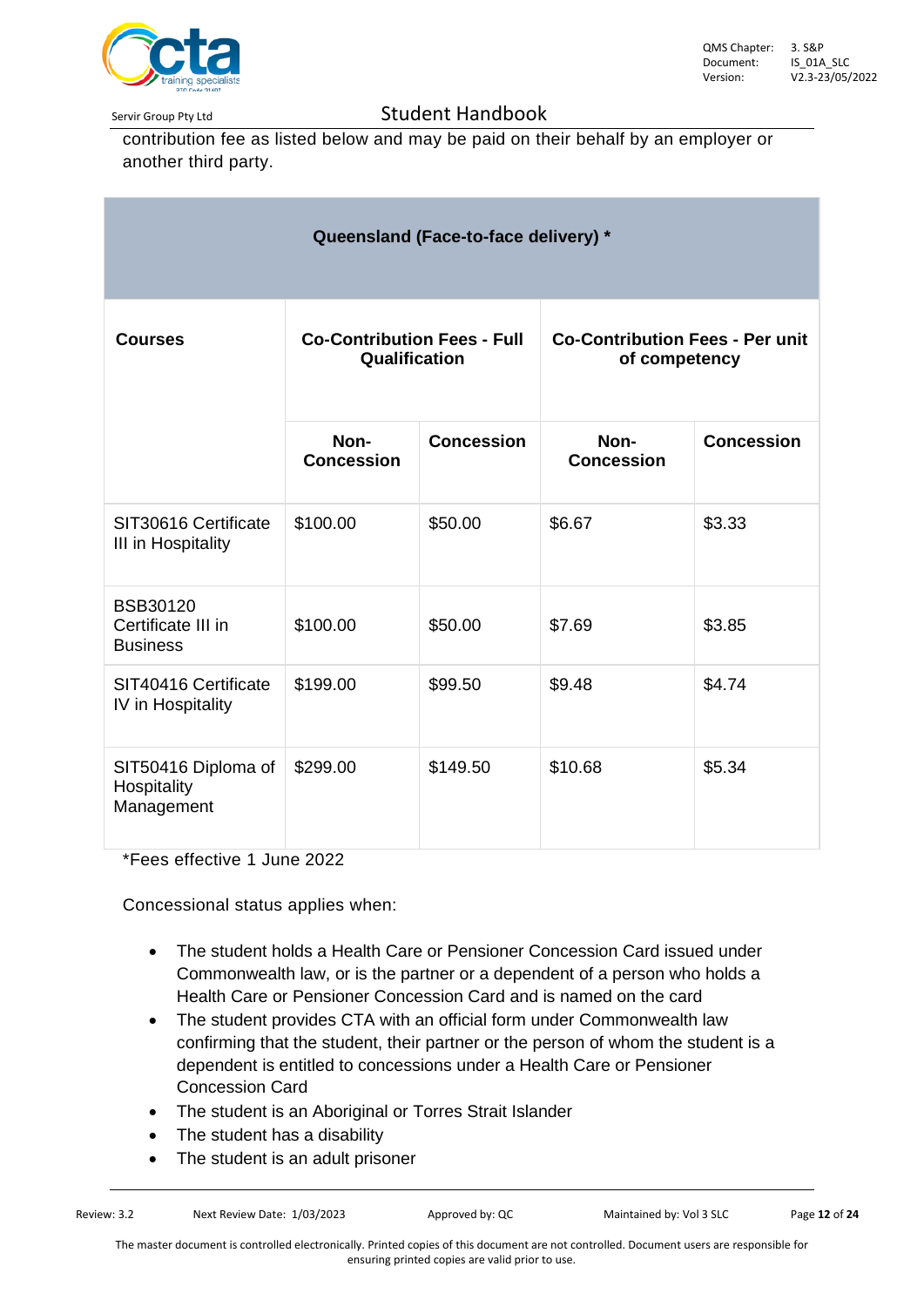

An AISS search is conducted by CTA for every student to determine any units of competency that could be used for Credit Transfer or Transitional gap training. If a student has previously completed a unit of competency that forms part of their qualification, they will not be charged for those units upon submission of such evidence in the form of a Statement of Attainment or Certificate.

#### **Non-State Government Funded Student Fees**

If the student is not eligible for funding from the relevant State Training Authority, then CTA will invoice the relevant parties on a Fee for Service basis.

CTA reserves the right to cancel training programs should insufficient students be enrolled. In this event, students will be entitled to receive a full refund of the enrolment fee.

Should any student wish to cancel their enrolment to a program or course please note the following conditions are applied to refunds.

### <span id="page-12-0"></span>13. Refund policy

#### **User Choice - Employer Contribution and Student Contribution Fees (SCF)**

- a. Full refunds will be given for student contribution fees charged for training delivery that has not commenced at the time of the cancellation; and
- b. Proportionate refunds will be given where the Student has withdrawn from a Unit of Competency/Module.
- c. In the event a student cancels after commencement of training, the employer contribution fee will be refunded at a pro-rata rate for units not completed or withdrawn.

#### **Certificate 3 Guarantee and Higher Learning Level Skills Student Co-Contribution Fees**

- a. In the event a student completes their training, CTA will reimburse (if charged) the Co-Contribution Fees for units where an The Australian Vocational Education and Training Management Information Statistical Standard (AVETMISS) Outcome '60' Credit Transfer, '65' Transitional gap training has been reported.
- b. In the event a student cancels their training, CTA will reimburse (if charged) the Co-Contribution Fees for units where an AVETMISS Outcome '60' Credit Transfer, '65' Transitional gap training has been reported.

#### **Fee for Service**

Any payments that have been remitted to CTA prior to cancellation are non-refundable.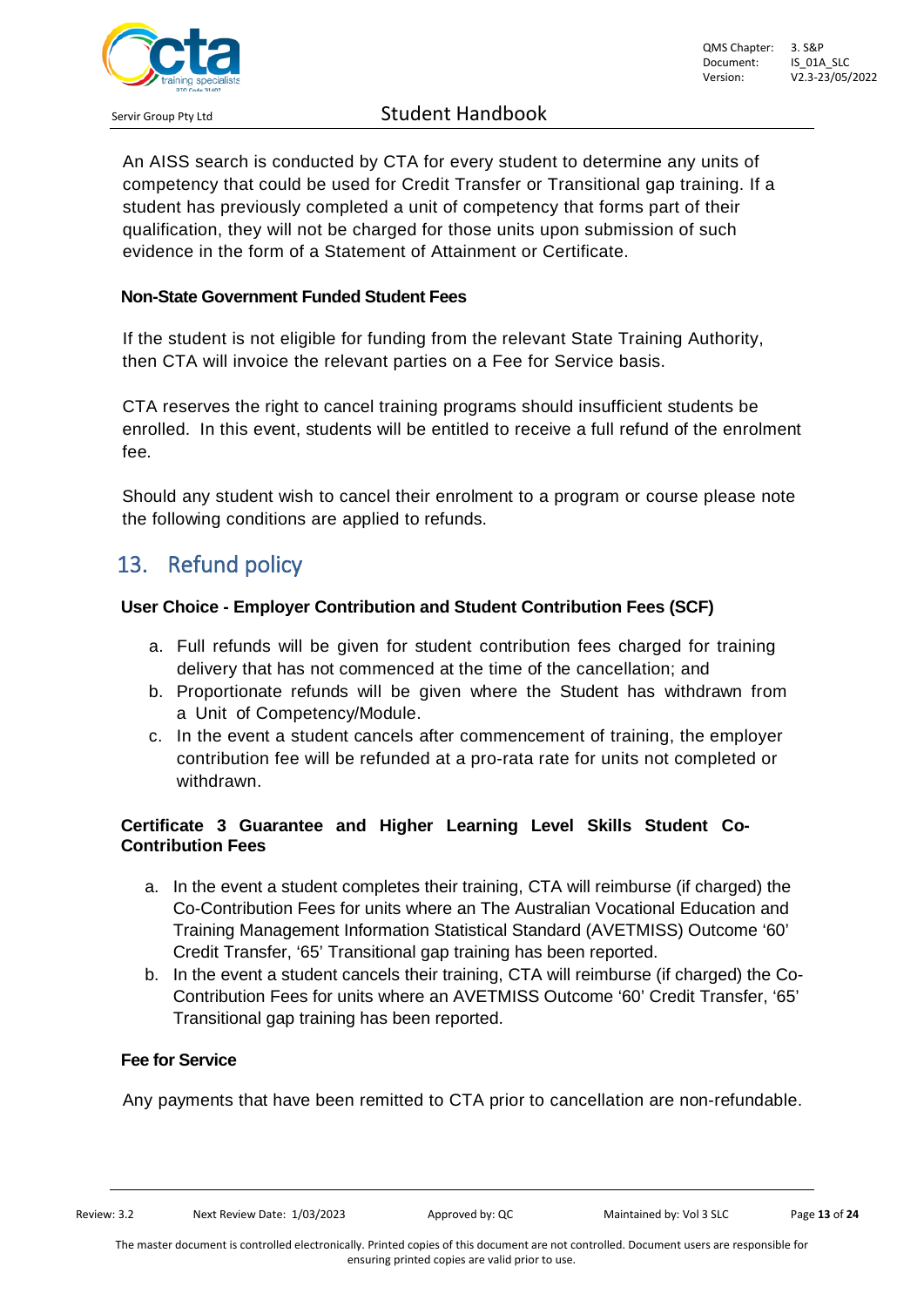

QMS Chapter: 3. S&P<br>Document: IS 01A SLC Document: Version: V2.3-23/05/2022

Servir Group Pty Ltd Student Handbook

#### **Appeals**

A person who is refused a refund may within seven (7) days after written notice is received, follow the Complaints and Appeals Procedure for on the CTA website *34T*[https://ctatraining.com.au](https://ctatraining.com.au/)*34T*

#### **Training Fees for General Training Programs Offered by CTA**

CTA delivers several public programs (face-to-face and online) offered on a fee for service basis including the following:

- Responsible Management of a Licensed Venue (RMLV)
- SITHFAB002 Provide Responsible Service of Alcohol (RSA)
- SITHGAM001 Provide Responsible Gambling Services (RSG/RGS)
- SITXFSA001 Use Hygienic Practices for Food Safety (Food Safety Level 1)
- SITXFSA002 Participate in Safe Food Handling Practices (Food Safety Level 2)
- SITXFSA001 Use Hygienic Practices for Food Safety (Food Safety Level 1) & SITXFSA002 Participate in Safe Food Handling Practices (Food Safety Level 2) - Food Safety Supervisor course
- Workplace Hygiene for Food Handlers (HYG)
- Customer Liaison Officer Training (CLO)
- Gaming Nominee Training

Admission to the above listed programs when delivered face-to-face is based on prior payment or payment on course commencement. The scheduled fee must be paid in full prior to the commencement of online training courses. A tax invoice will be issued as proof of purchase along with student login details.

#### **Payment options for online courses**

The online courses can be purchased through the CTA website. Payment options available for online courses include Credit Card (via Stripe), PayPal, Zip Pay and Bank transfer. All credit card payments attract a surcharge of 1.75%. The minimum purchase value in your cart when buying online courses on CTA website using Zip Pay is \$100. Zip Pay is not applicable to RMLV or Gaming Nominee bookings.

#### **Cancellations**

Cancellations must be sent in writing. This can be e-mailed to *34T*[info@ctatraining.com.au](mailto:34Tinfo@ctatraining.com.au)*34T*.

The student will receive a 100% refund if the student cancels in writing seven (7) working days or more prior to the course commencement.

If the student cancels in less than seven (7) working days of the course date, the student will be refunded 50% of total fees or have the option of transferring to another date.

The master document is controlled electronically. Printed copies of this document are not controlled. Document users are responsible for ensuring printed copies are valid prior to use.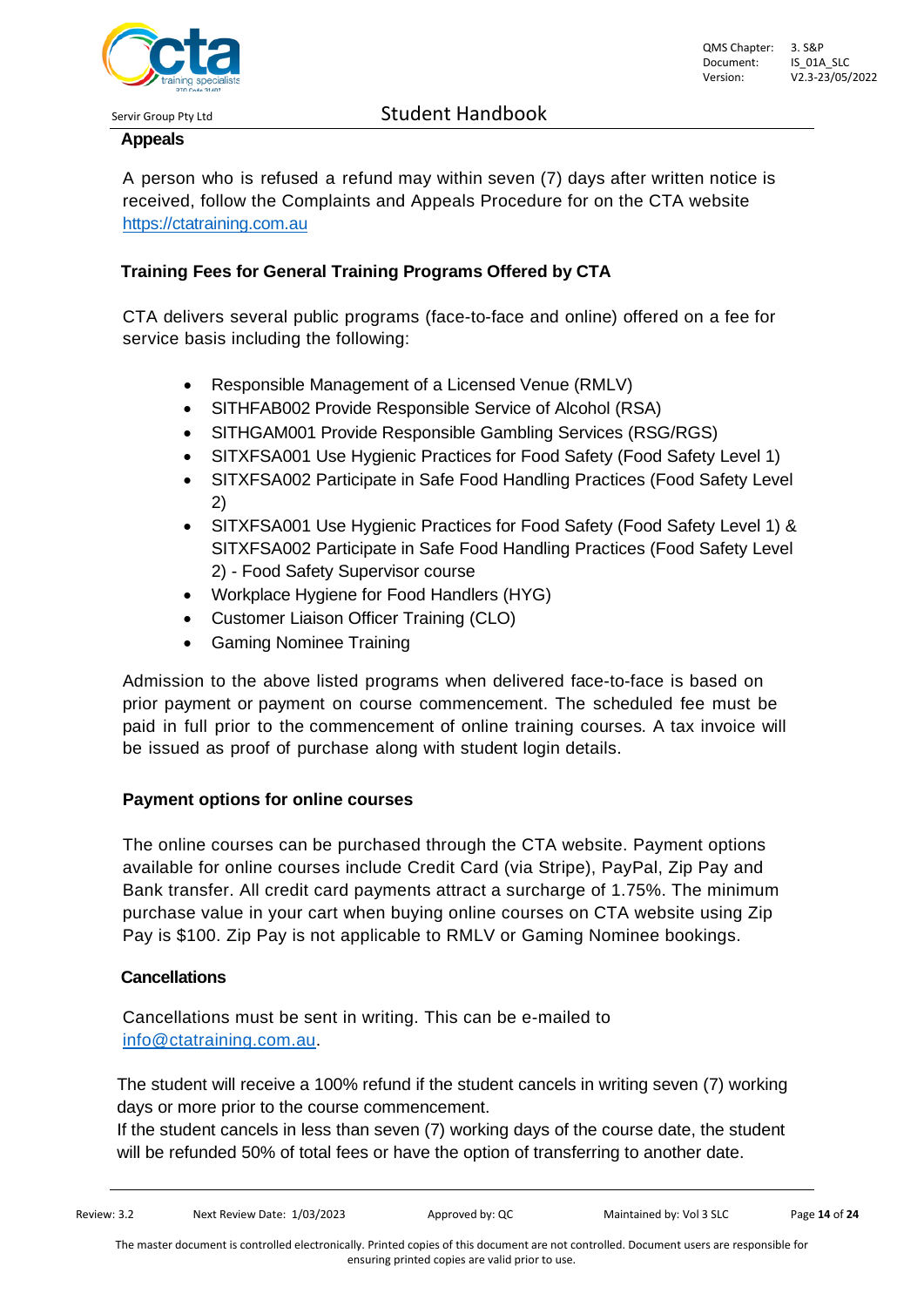

#### **Online Delivery**

Refunds will be considered in the following circumstances:

- If the student is unable to access the course within a reasonable timeframe due to technical difficulties caused by the CTA website and/or Learning Management System.
- If the course is discontinued.
- If a student has been charged incorrectly.
- If the student selects the wrong course and commences that course in error. CTA will organise a transfer to the correct course if the student has not completed more than one topic/unit of the course. CTA may retain 10% of the cost of the course for administrative costs.

Please Note that if you have paid via Stripe the Stripe Fee will not be refunded

For further information in relation to cancellations and refunds please contact CTA on (07) 3878 8977.

# <span id="page-14-0"></span>14. International and Overseas Students Policy

The Education Services for Overseas Students Act 2000 (ESOS Act) defines an "Overseas Student" as a person who holds a student visa (as defined in regulation 1.03 of the Migration Regulations 1994).

This includes the following Subclasses of visa:

- a Subclass 500 (Student) visa:
- a Subclass 571 (Schools Sector) visa;
- a Subclass 570 (Independent ELICOS Sector) visa;
- a Subclass 572 (Vocational Education and Training Sector) visa;
- a Subclass 573 (Higher Education Sector) visa;
- a Subclass 574 (Postgraduate Research Sector) visa;
- a Subclass 575 (Non-Award Sector) visa;
- a Subclass 576 (Foreign Affairs or Defence Sector) visa.

Please note persons who hold a secondary Subclass visa are subject to the same conditions. "Overseas Students" can only be trained by training organisations who are registered on Commonwealth Register of Institutions and Courses for Overseas Students (CRICOS) as specified in the ESOS Act 2000. Visit [http://cricos.education.gov.au](http://cricos.education.gov.au/) for more information1T.

CTA is not a CRICOS registered training provider. Therefore any persons who are identified as an "Overseas Student" or International student cannot enrol or attain a statement of attainment in any accredited courses with CTA with the exception that the enrolment is in the courses listed in below, made effective 29 June 2021 via the *[Education Services for](https://www.legislation.gov.au/Details/F2021L00877)*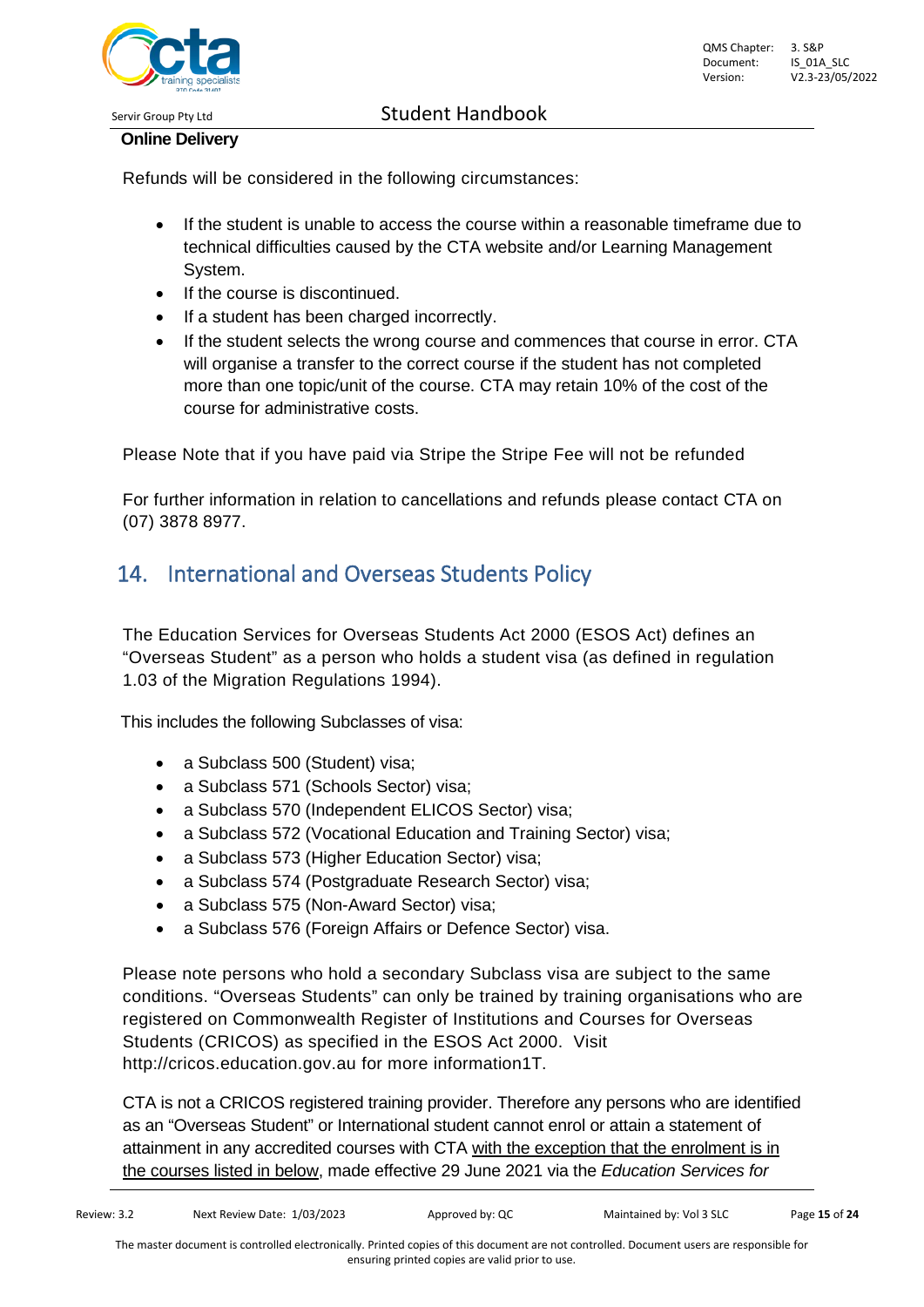

QMS Chapter: 3. S&P Document: IS\_01A\_SLC Version: V2.3-23/05/2022

*[Overseas Students \(Exempt Courses\) Instrument 2021](https://www.legislation.gov.au/Details/F2021L00877)*

- RSA
- RSG
- Food Safety Level 1
- Food Safety Level 2
- Food Safety Supervisor
- **First Aid**

Before a person who is not an Australian citizen enrols in any accredited CTA course, they will be required to acknowledge, by accepting the Terms & Conditions prior to payment, that they are not an "Overseas Student" or International student. Any persons who are identified as an "Overseas Student" or International student cannot enrol or attain a statement of attainment in accredited courses with CTA unless the enrolment is in the courses listed above.

### <span id="page-15-0"></span>15. Student services

CTA will establish the needs of their students and deliver services to meet their individual needs where applicable. All students will be involved with some or all the following processes, designed to establish their educational and support needs:

- Training Plan
- Unit selection processes

The provision of educational services will be monitored to ensure that CTA continues to cater for student needs through reviews of the student training plan, as needed. CTA will also ensure that all students receive the services detailed in their agreement.

CTA will continually improve student services by collecting, analysing and acting on any relevant data collection via student feedback. This may include course evaluation feedback and quality indicators through student engagement surveys.

# <span id="page-15-1"></span>16. Student support services

Students have access to a wide range of support services, including:

- General Manager of Training
- Trainers and Assessors
- CTA Online and Admin team

# <span id="page-15-2"></span>17. Provision for language, literacy and numeracy assistance

Basic literacy/numeracy elements have been incorporated into units of competency from a training package in the VET course being undertaken. This should enable basic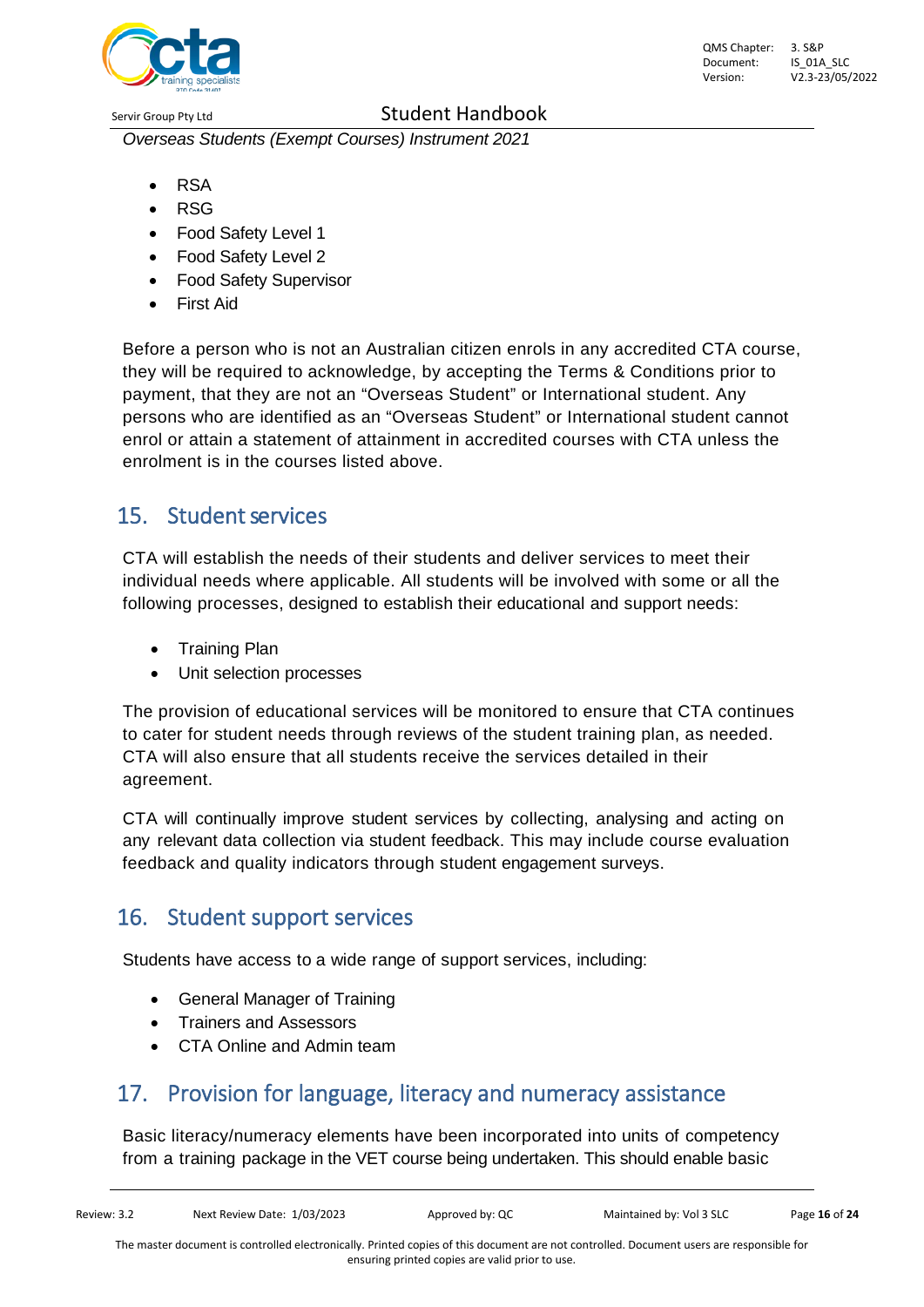

literacy/numeracy components to be learnt more readily, as they are being delivered and assessed in the context of the industry vocational area of choice. Please seek further advice from the General Manager of Training for any additional support.

# <span id="page-16-0"></span>18. Access and equity

CTA is firmly committed to achieving best practice in the provision of vocational education and training in Australia. CTA acknowledges that this is dependent on nondiscriminatory access to services and comparable educational outcomes by all groups in society. By providing accessible and equitable vocational education and training, employment and youth services, all students will be able to develop knowledge and skills to enhance life and work opportunities.

CTA recognises that groups of people in society have experienced, and continue to experience, institutional disadvantage and unequal educational outcomes. Government identified target groups include women, Aboriginal and Torres Strait Islanders, people of non-English speaking backgrounds, people with physical or intellectual disabilities and the long term unemployed.

### <span id="page-16-1"></span>19. Flexible learning and assessment procedures

The following represent the basic VET assessment principles of CTA. They are designed to promote fairness and equity in assessment:

- All students will be fully informed of the assessment procedures and requirements and will have the right to appeal.
- Students will be given clear and timely information on assessment.
- Information given to students on the assessment cover sheet will include
- advice about the assessment methods
- assessment procedures
- the criteria against which they will be assessed
- when and how they will receive feedback
- Students will sight their profile sheet of results in each subject on at least two occasions throughout their course.
- The assessment approach chosen will cater for the language, literacy and numeracy needs of students.
- Any special geographic, financial or social needs of students will be considered in the development and conduction of the assessment.
- Reasonable adjustment will be made to the assessment strategy to ensure equity for all students, while maintaining the integrity of the assessment outcomes.
- Opportunities for feedback and review of all aspects of assessment will be provided to students.
- A clearly documented mechanism for appeal against assessment processes and decisions is available to students and is publicly available in this handbook.

The Trainer and Assessor will provide students with a thorough overview of the

ensuring printed copies are valid prior to use.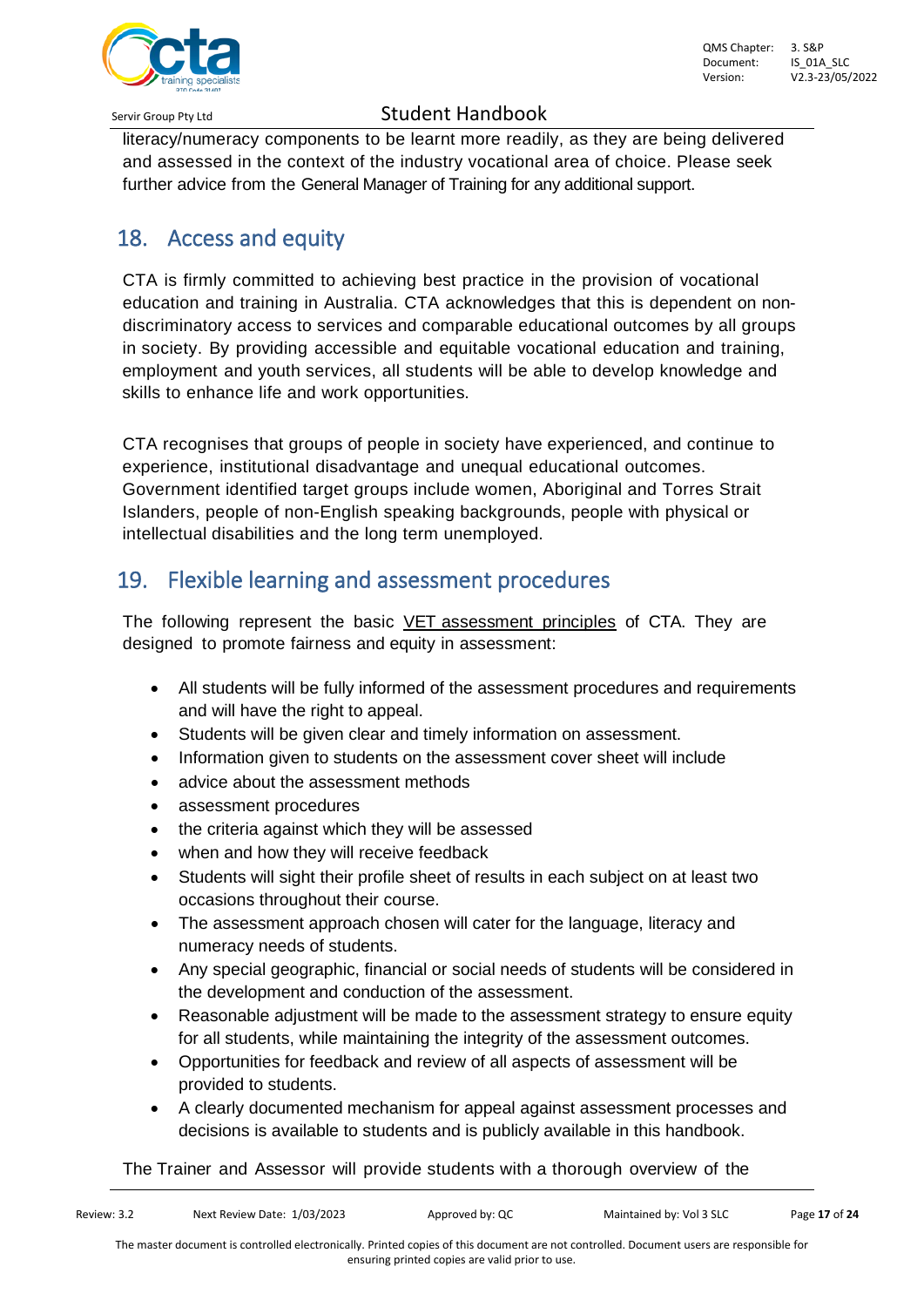

assessment requirements for individual courses. The following information, however, represents some general information about the VET assessment process adopted at CTA.

# <span id="page-17-0"></span>20. Competency based assessment

To be successful in gaining competency, students must demonstrate consistent application of knowledge and skill to the standard of performance required in the workplace. Students must be able to transfer and apply skills and knowledge to new situations and environments.

#### **Assessment methods**

Assessments conducted for all nationally recognised outcomes will involve assessment in a continual evidence gathering mode. The units selected on the training plan will have a range of skills that are required to be assessed. This may include theoretical component assessment, practical assessment (demonstration of skills) and according to the methods of assessment selected for the units of study being undertaken may involve; trainers/assessors, supervisors, managers or schools.

CTA recognises that each student will absorb and become confident about new information at differing levels and in different ways. Each student therefore will be treated separately regarding their needs and approaches to learning and assessment.

Important note: Each student needs to be aware that they must only commence assessment for a skill whether theoretical or practical when they feel confident and comfortable to do so. Prior to commencing any period of assessment, should the student not feel comfortable or confident they should let the trainer/assessor know. Other assessment arrangements that better meet the needs of the student can be entered.

Assessment for the student with CTA will be made up of the following components:

- Diagnostic assessment this form of assessment will generally begin at the commencement of the chosen field of study and will involve the trainer/assessor establishing prior experiences in the area of study to be undertaken.
- Formative assessment this form of assessment is a continuous evidence gathering exercise and will occur throughout interactions with the study group and/or trainer/assessor, exercises such as group interaction and discussion, presentations and question and answer sessions and theory assessments.
- Summative assessment this stage of assessment will involve the bringing together of the 'diagnostic assessment' and the 'formative assessment' to make final decisions in relation to whether competency has been achieved.

#### **Re-evaluation of Assessments**

Any enrolled student has the right to approach an appropriate academic staff member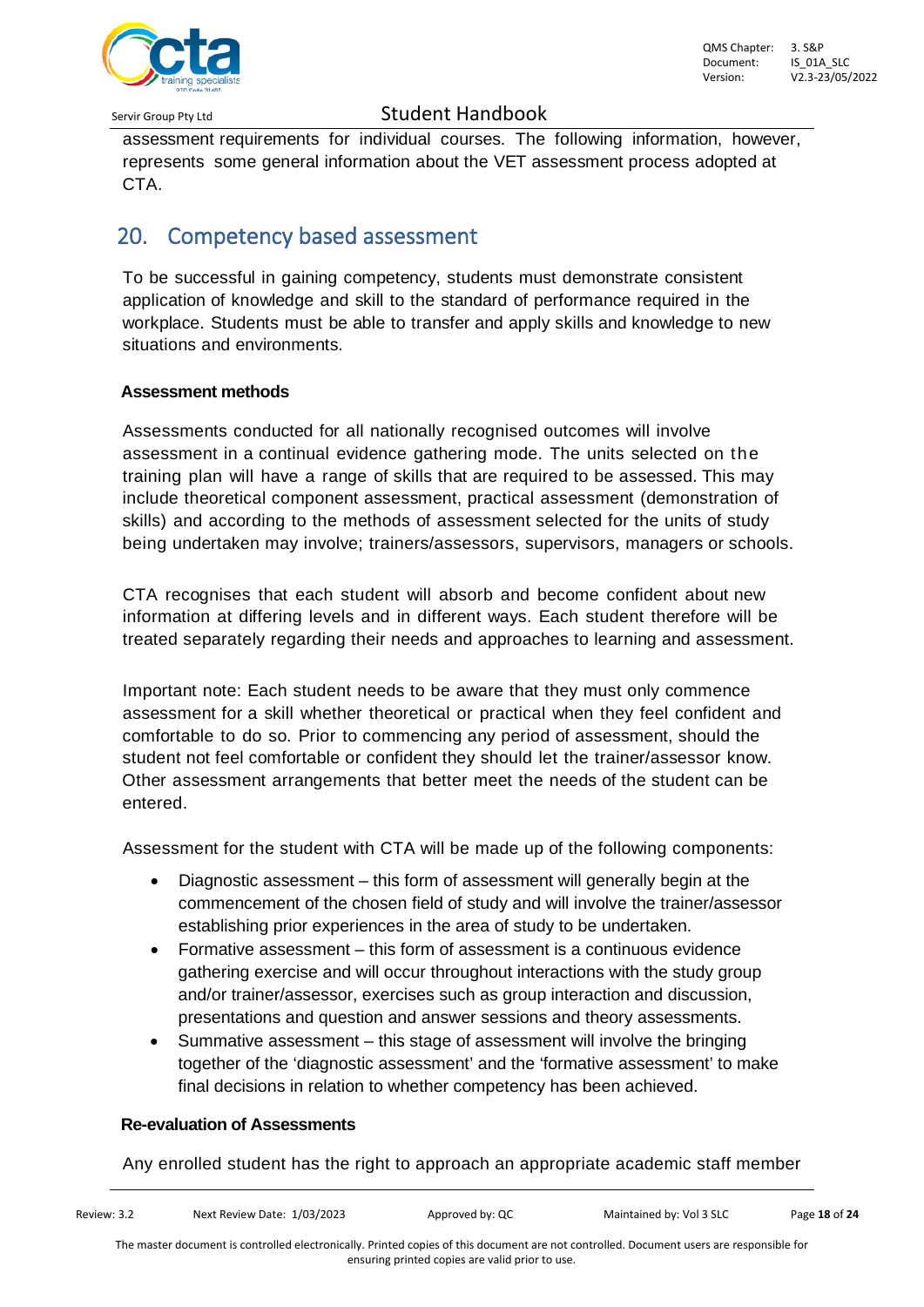

or assessor concerned for an initial re-evaluation of any assessment no later than ten (10) working days after the results have been provided to the student**.**

#### **Academic Appeals process**

A student wishing to seek appeal against an academic decision shall adhere to the following avenues of appeal:

- Informal approach may be made to the trainer/assessor.
- If the student is dissatisfied with the decision of the trainer/assessor, the student shall have further right to appeal to the General Manager of Training.
- If the student is dissatisfied by the decision of the General Manager of Training, the student has the right to appeal to the Managing Director - Training.

The CTA Complaints and Appeals Procedure can be requested at any time and is also made publicly available through our website.

### <span id="page-18-0"></span>21. Student access to accurate records policy and procedures

CTA is committed to regularly providing students with information regarding their participation and progress.

Trainers and Assessors must maintain accurate and current records of each student's progress towards and achievement of competencies.

Trainer and Assessors will provide access to a student's own records at least once every 3 months, or on request by the student.

# <span id="page-18-1"></span>22. Confidentiality procedure

Information about a student, except as required by law or as required under the VET [Quality](http://www.asqa.gov.au/about-asqa/national-vet-regulation/vet-quality-framework.html) [Framework,](http://www.asqa.gov.au/about-asqa/national-vet-regulation/vet-quality-framework.html) is not disclosed without the student's written permission and that of their parent or guardian if the student is less than 18 years of age. CTA will ensure that it has written consent from each student.

### <span id="page-18-2"></span>23. Privacy

Under the *Data Provision Requirements 2012*, CTA is required to collect personal information about each student and to disclose that personal information to the National Centre for Vocational Education Research Ltd (NCVER).

Personal information (including the personal information contained on this enrolment form), may be used or disclosed by CTA for statistical, administrative, regulatory and research purposes. CTA may disclose this personal information for these purposes to:

Commonwealth and State or Territory government departments and authorised agencies; and

NCVER.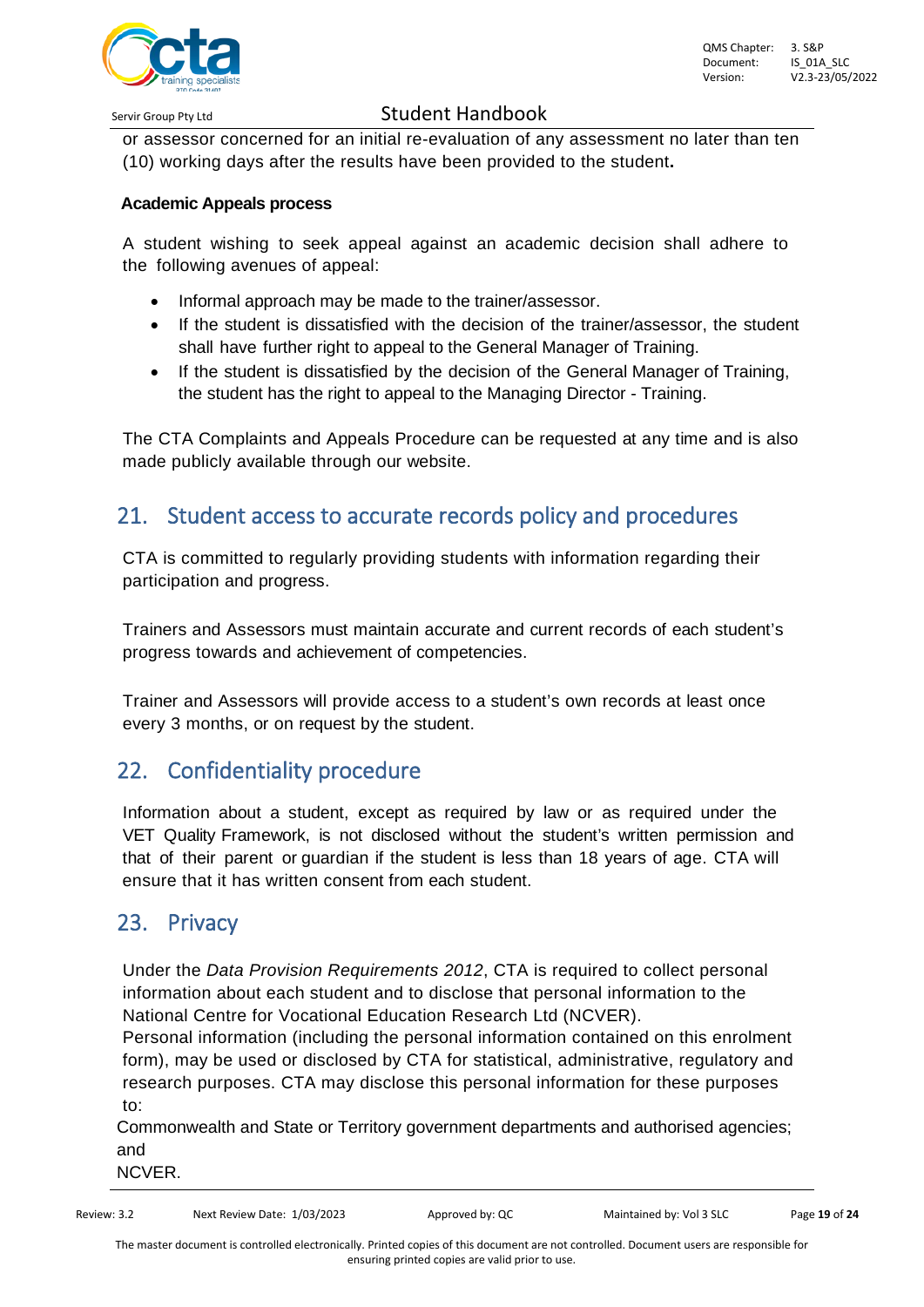Personal information that has been disclosed to NCVER may be used or disclosed by NCVER for the following purposes:

- populating authenticated VET transcripts;
- facilitating statistics and research relating to education, including surveys and data linkage;
- pre-populating RTO student enrolment forms;
- understanding how the VET market operates, for policy, workforce planning and consumer information; and
- administering VET, including program administration, regulation, monitoring and evaluation.

Students may receive a survey which may be administered by a government department or NCVER employee, agent or third party contractor or other authorised agencies. Please note this is optional.

NCVER will collect, hold, use and disclose personal information in accordance with the *Privacy Act 1988* (cth), the National VET Data Policy and all NCVER policies and protocols (including those published on NCVER's website at [www.ncver.edu.au](http://www.ncver.edu.au/)).

# <span id="page-19-0"></span>24. Employer contributing to student's training and assessment

Wherever possible students will be placed in workplaces that provide experience in the competencies included in their qualifications. Students on work placements may record their activities in a workplace experience logbook (or similar document). The work placement organiser/trainer/assessor will seek the cooperation of the workplace supervisor in the sign-off on the accuracy of the student's entries in the log. This logbook (or similar document) may be used by the assessor to support judgments of competency. Students will be placed in workplaces where it forms a mandatory requirement of the Training Package or Accredited course.

# <span id="page-19-1"></span>25. Complaints and appeals procedures

Complaints and appeals are managed in a fair, efficient and effective manner. CTA will create an environment where student's views are valued. Students are to request complaint/appeals interview with the General Manager of Training.

- The interview will be conducted with the General Manager of Training, student and an agreed witness.
- Following the interview, a report will be compiled, and in line with quality standards a copy of the report will be provided to the student, which will outline the action to be taken.
- All efforts will be made to equitably come to a fair decision that reflects the needs of the students and the needs of CTA.
- Where no such agreement can be made an independent negotiator will be engaged at CTA expense to arbitrate the situation. If no satisfactory conclusion can be reached final arbitration will be sought from the relevant State Training Authority. If the complaint comes about due to an unsatisfactory academic result being published the complainant has the right to appeal the decision in writing to the General Manager of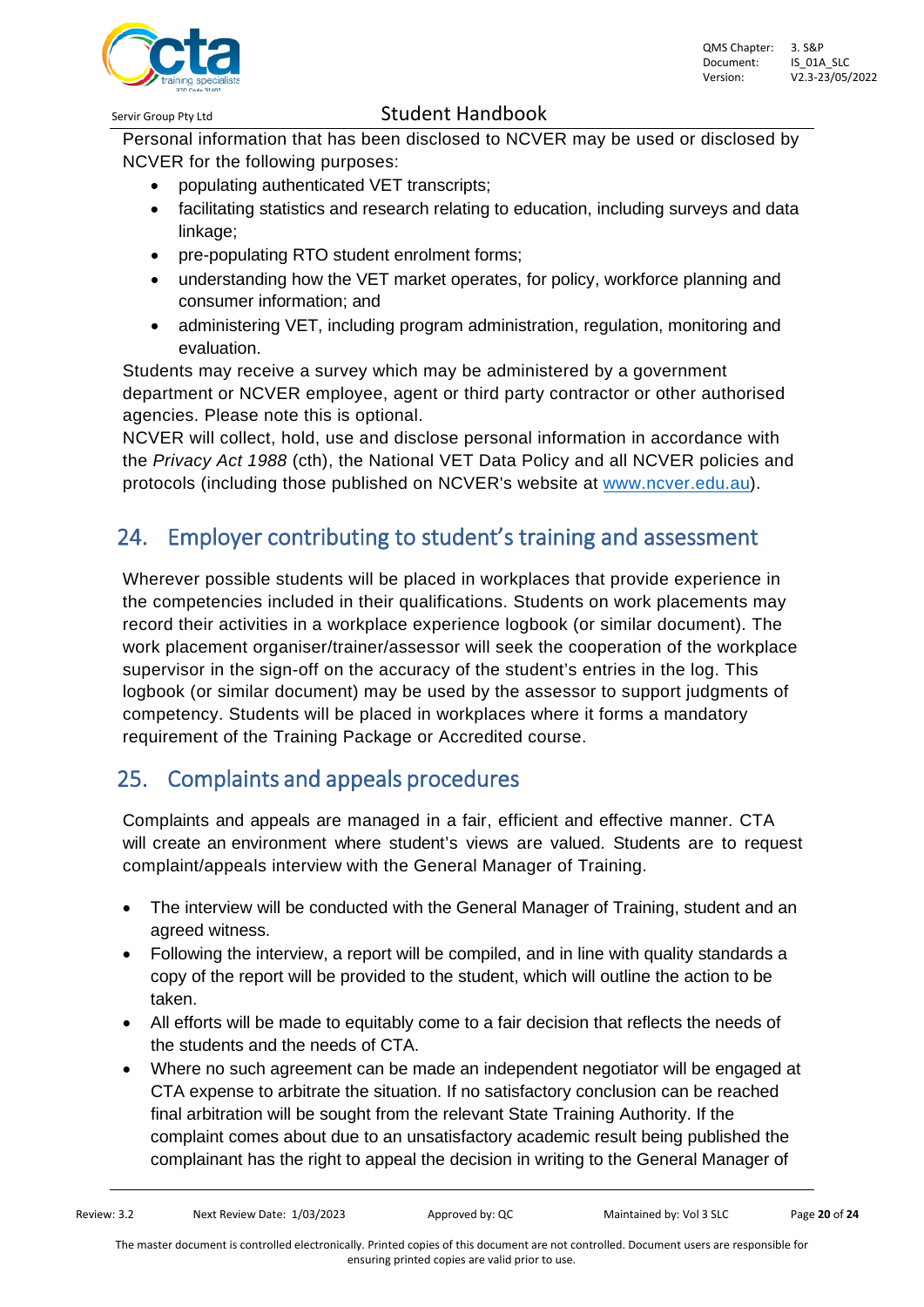

Training.

- Each complaint and appeal and its outcome is recorded in writing.
- Each appeal is heard by an independent person or panel.
- Each appellant:
- o has an opportunity to formally present his or her case

 $\circ$  is given a written statement of the appeal outcomes, including reasons for the decision CTA will act upon the subject of any complaint found to be substantiated.

Complaints can be raised with CTA on a confidential basis at any time.

CTA Complaints and Appeals procedure can be requested at any time and is also made publicly available through our website.

The General Manager of Training will keep a Register of Complaints which documents all formal complaints and their resolution. Any substantiated complaints will be reviewed as part of the continuous improvement procedure.

### <span id="page-20-0"></span>26. Recognition arrangements for Recognition of Prior Learning

Many of the people participating in training with CTA may have substantial experience in, and knowledge of their industry and are therefore entitled to gain recognition for this towards the completion of their chosen qualification. Under the guidelines of this program all students are both entitled and encouraged to access the advantages of Recognition of Prior Learning (RPL) and it is the purpose of this document to briefly outline how this process works.

RPL is based on the awareness that people learn in many ways throughout their lifetime- through work experience and life experience as well as through education and training. RPL considers a person's skills and experiences, no matter how they were obtained, to allow them to gain credit for a course of study.

In broad terms the process of RPL involves matching what the students already know and can do with the learning outcomes/performance criteria of the course. If a student can show they have already attained the learning outcomes for any of the units, they do not have to undertake those units. This situation can have very real and obvious benefits for those who access it.

The key point to understand about RPL is that it is based on the notion of evidence and more particularly evidence that shows how the performance criteria of the program have been met. It is a retrospective process which requires the candidate to link their experience and learning to very specific course requirements. In some cases, the process of seeking RPL, the subsequent work involved in detailing evidence and the linking of this evidence to the course outcomes is more time consuming than following the prescribed course material and this needs to be considered by those who are considering seeking RPL.

#### **What to do next**

| Review: 3.2                                                                                                                              | Next Review Date: 1/03/2023 | Approved by: QC | Maintained by: Vol 3 SLC | Page 21 of 24 |  |  |  |  |
|------------------------------------------------------------------------------------------------------------------------------------------|-----------------------------|-----------------|--------------------------|---------------|--|--|--|--|
| The master document is controlled electronically. Printed copies of this document are not controlled. Document users are responsible for |                             |                 |                          |               |  |  |  |  |

ensuring printed copies are valid prior to use.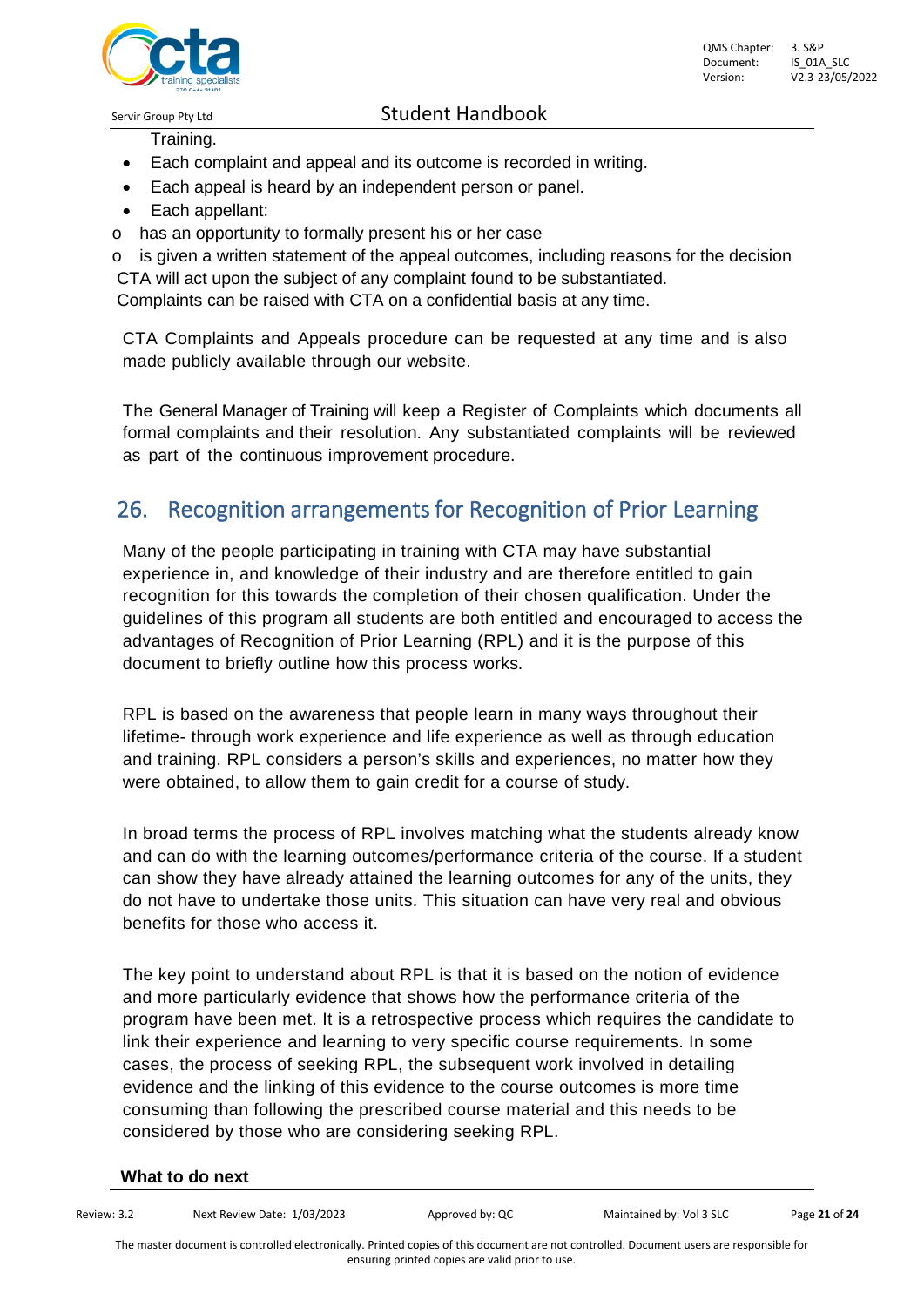

Students who are enrolled and believe they have experience and or training in the area of study within the program, and would like to seek RPL, should request an RPL kit from their Trainer/Assessor as soon as possible after enrolment to begin the evidence gathering process.

The types of evidence that should be collected in the first instance are records of any training and work experience involved with in the past.

Evidence that is of value includes:

Copies of Certificates or Statements of Attainment.

Instruction manuals/books etc. that you have completed.

Diaries that indicate your involvement in the chosen industry.

Authentic "checkable" references of your past work experience that helps to point out your role as a professional within your chosen industry.

# <span id="page-21-0"></span>27. Recognition of AQF qualifications and statements of attainment issued by another RTO

Credit is the application under national recognition, where a candidate holds a full qualification and Statement of Results or a Statement of Attainment in partial completion of a qualification, issued by a Nationally Registered Training Organisation (NRTO) and who's issued documents, hold the Nationally Recognised Training Logo.

CTA will recognise partial or completed statements, which hold the above- mentioned endorsement. There is no charge for credit application as the candidate has already either been funded or paid for the recognition they hold (note: providing all currently required pre- requisites have been met).

If the candidate is submitting documentation that is pre-the introduction of Training Packages, then, the national mapping documents will be utilised to match pre-issue units to the new elements of competence.

# <span id="page-21-1"></span>28. Unique Student Identifier

The Unique Student Identifier (or USI) is a reference number made up of 10 numbers and letters that:

Creates a secure online record of your recognised training and qualifications gained in Australia

Will give a student access to training records and transcripts (available in late 2016) Can be accessed online, anytime and anywhere

Is free and easy to create and stays with the student for life

All students undertaking a VET qualification are required to have a USI.

CTA will generate a USI on behalf of a VET students with their permission and who have provided a copy of one of the following forms of identification: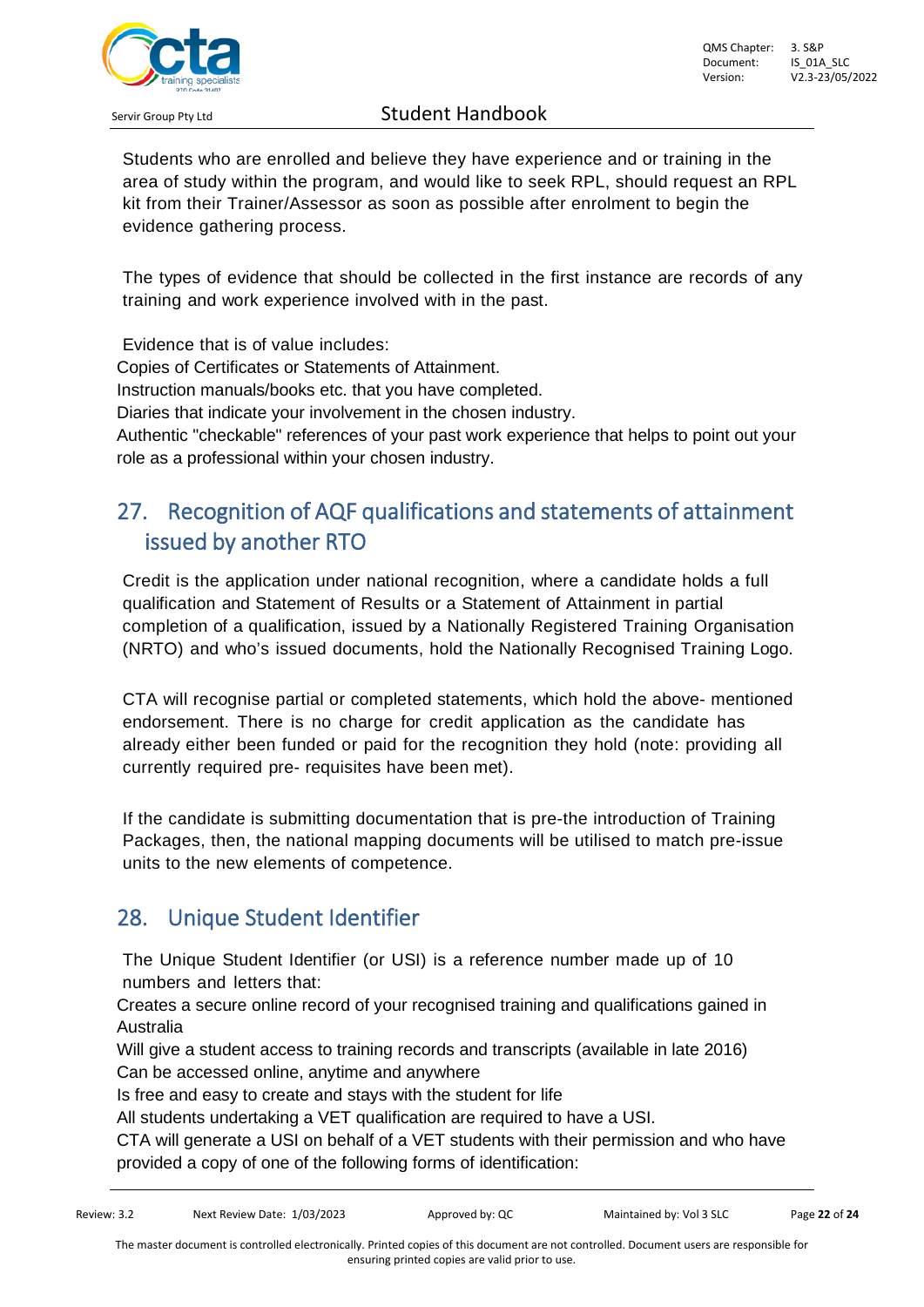

- o *Birth certificate*
- o *Passport*
- **Driver's License**

Once the USI is generated an email will be sent to the student advising them that a USI has been created. The email will contain the USI and a link to activate the account. To do so, students will be required to set a password and security questions after which they will be able to log into their USI account. CTA will also record and maintain the USI once it has been generated.

Students who already have a USI are required to provide this to CTA so that a Certificate or Statement of Attainment can be issued. More information regarding USI's is available at: *34T*https://www.usi.gov.au/documents/students-and-usi-factsheet-students

# <span id="page-22-0"></span>29. Certification and issuing qualifications

The RTO must issue to students whom it has assessed as competent in accordance with the requirements of the Training package or VET accredited course, a VET qualification or VET statement of attainment (as appropriate) that meets the requirements of the Standards for RTOs 2015.

CTA will ensure that through the implementation of the AQF Qualifications Issuance Policy:

Students will receive the certification documentation to which they are entitled AQF qualifications are correctly identified in certification documentation AQF qualifications are protected against fraudulent issuance A clear distinction can be made between AQF qualifications and non-AQF qualifications Certification documentation is used consistently across the RTO, and students and parents/guardians are confident that the qualifications they have been awarded are part of Australia's national qualifications framework (AQF) The RTO, will establish anti-fraud mechanisms by including the RTO's own logo watermarked to ensure there is no fraudulent reproduction or use of credentials.

#### **Replacement of certification documentation**

CTA maintains a Register of Certification Documents Issued for 30 years from the date of issue. This allows students to request a reissue of their documentation at a later date. The RTO ensures that this is stored in an accessible format electronically and kept securely.

Electronic reissuing of Certificates or Statements of Attainments electronically will be free of charge and a reprint with \$20.00 payable over the phone via credit card. The process for a student, or former student, to request a reissuance of documentation is as follows:

All requests for a replacement qualification or statement of attainment must be in